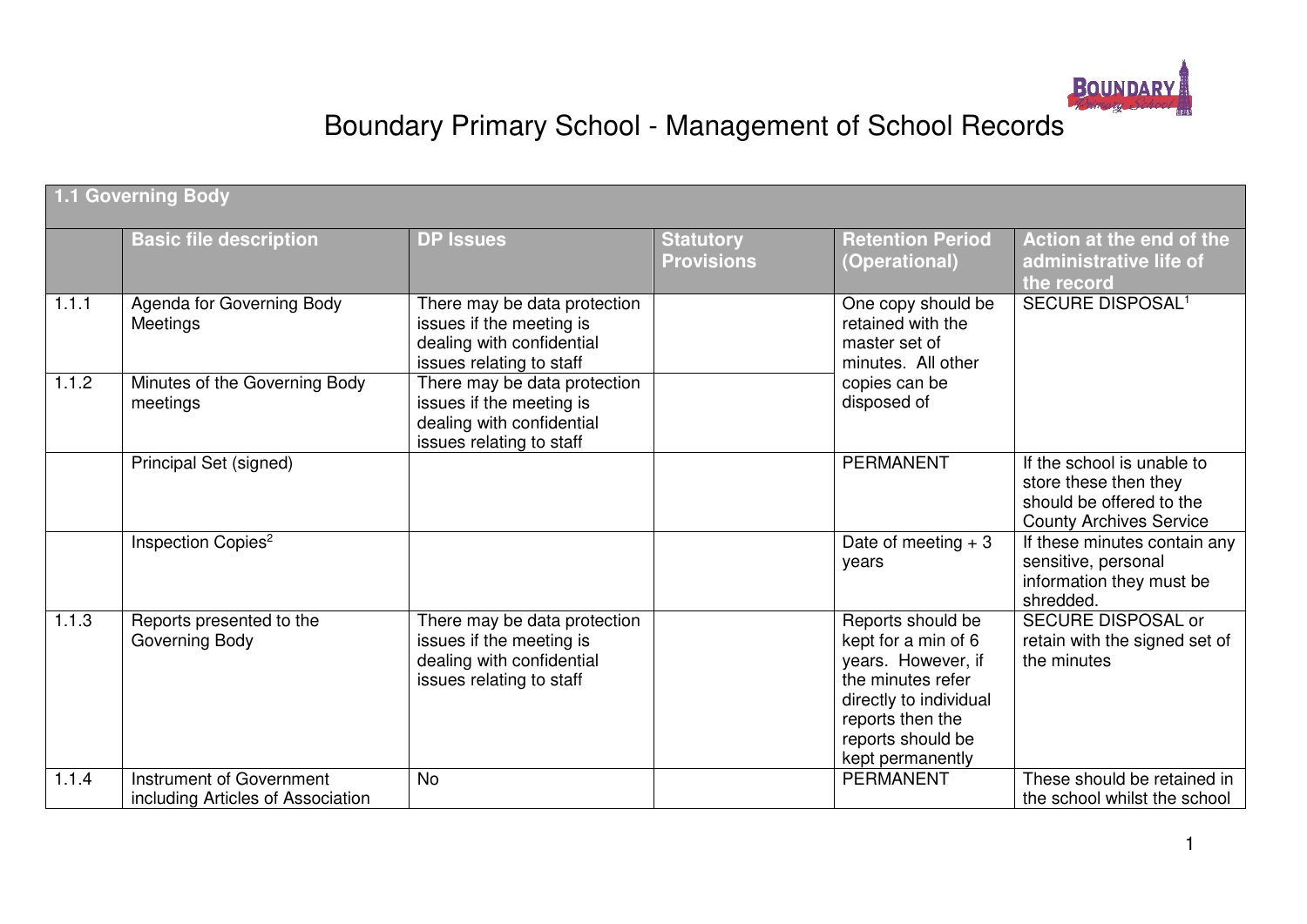|       |                                                                                                                             |           |                                                                                                                                                  | is open and then offered to<br><b>County Archives Service</b><br>when the school closes.                                                                |
|-------|-----------------------------------------------------------------------------------------------------------------------------|-----------|--------------------------------------------------------------------------------------------------------------------------------------------------|---------------------------------------------------------------------------------------------------------------------------------------------------------|
| 1.1.5 | Trusts and Endowments managed<br>by the Governing Body                                                                      | <b>No</b> | <b>PERMANENT</b>                                                                                                                                 | These should be retained in<br>the school whilst the school<br>is open and then offered to<br><b>County Archives Service</b><br>when the school closes. |
| 1.1.6 | Action plans created and<br>administered by the Governing<br>Body                                                           | <b>No</b> | Life of the action plan<br>$+3$ years                                                                                                            | <b>SECURE DISPOSAL</b>                                                                                                                                  |
| 1.1.7 | Policy documents created and<br>administered by the Governing<br>Body                                                       | <b>No</b> | Life of the policy $+3$<br>years                                                                                                                 | <b>SECURE DISPOSAL</b>                                                                                                                                  |
| 1.1.8 | Records relating to complaints<br>dealt with by the Governing Body                                                          | Yes       | Date of the resolution<br>of the complaint $+$ a<br>minimum of 6 years<br>then review for turner<br>retention in case of<br>contentious disputes | <b>SECURE DISPOSAL</b>                                                                                                                                  |
| 1.1.9 | Proposals concerning the change<br>of status of a maintained school<br>including Specialist Status Schools<br>and Academies |           | Date proposal<br>accepted or declined<br>$+3$ years                                                                                              | <b>SECURE DISPOSAL</b>                                                                                                                                  |

| 1.2 Headteacher and Senior Leadership Team |                                                                     |                                                                                                              |                                       |                                                                                  |                                                                                                                                     |  |  |
|--------------------------------------------|---------------------------------------------------------------------|--------------------------------------------------------------------------------------------------------------|---------------------------------------|----------------------------------------------------------------------------------|-------------------------------------------------------------------------------------------------------------------------------------|--|--|
|                                            | <b>Basic file description</b>                                       | DP Issues                                                                                                    | <b>Statutory</b><br><b>Provisions</b> | <b>Retention Period</b><br>(Operational)                                         | Action at the end of the<br>administrative life of<br>the record                                                                    |  |  |
| 1.2.1                                      | Log book of activity in the school<br>maintained by the Headteacher | There may be data protection<br>issues if the log book refers to<br>individual pupils or members<br>of staff |                                       | Date of the last entry<br>in the book $+$ a<br>minimum of 6 years<br>then review | These could be of<br>permanent historical value<br>and should be offered to the<br><b>County Archives Service if</b><br>appropriate |  |  |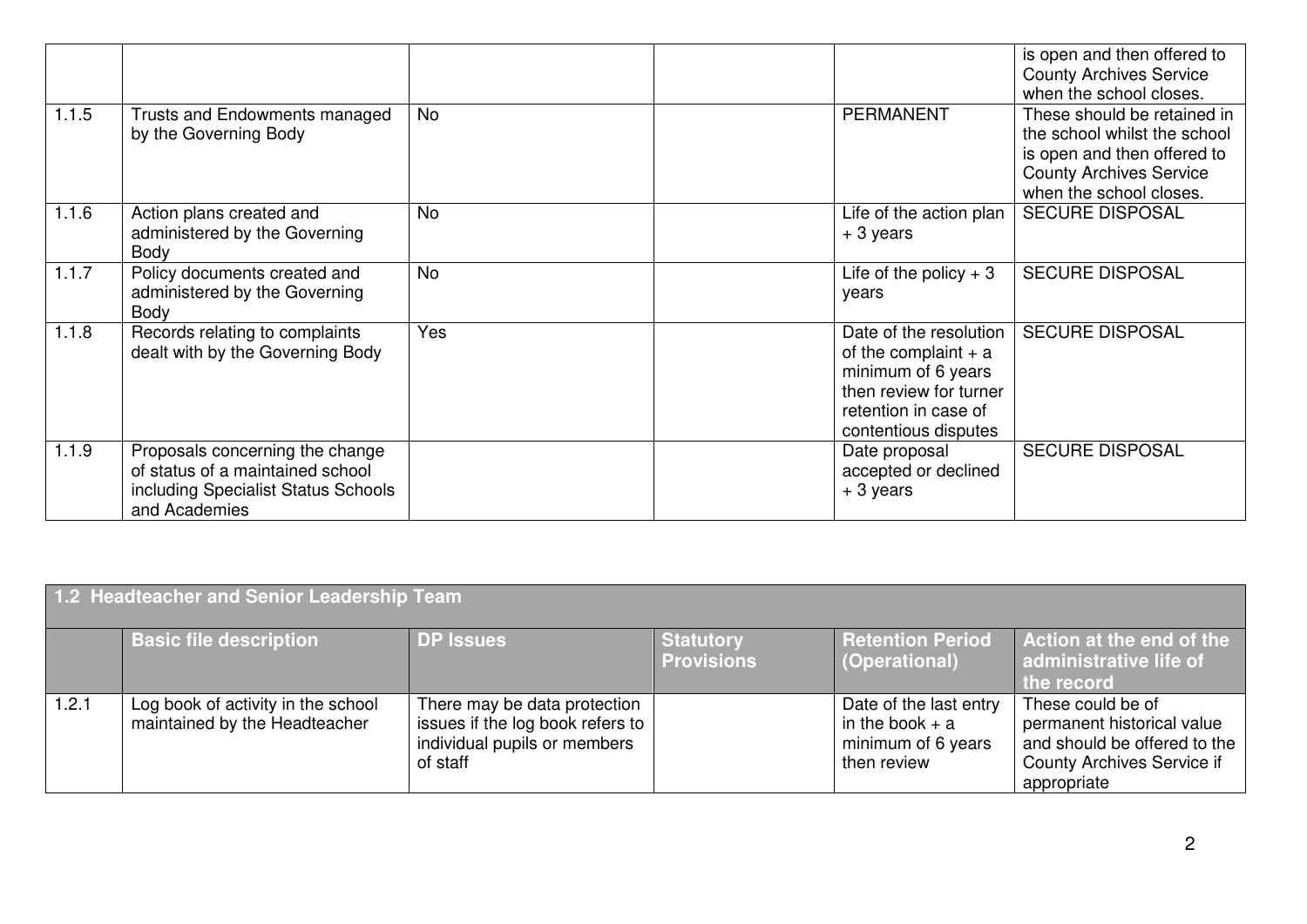| 1.2.2 | Minutes of SLT meetings and the<br>meetings of other internal<br>administrative bodies                                                                 | There may be data protection<br>issues if the minutes refer to<br>individual pupils or members<br>of staff | Date of the meeting<br>+ 3 years then review                  | <b>SECURE DISPOSAL</b> |
|-------|--------------------------------------------------------------------------------------------------------------------------------------------------------|------------------------------------------------------------------------------------------------------------|---------------------------------------------------------------|------------------------|
| 1.2.3 | Reports created by the<br>Headteacher or SLT                                                                                                           | There may be data protection<br>issues if the minutes refer to<br>individual pupils or members<br>of staff | Date of the report $+$ a<br>minimum of 3 years<br>then review | <b>SECURE DISPOSAL</b> |
| 1.2.4 | Records created by headteachers,<br>deputy headteachers, heads of<br>year and other member of staff with<br>administrative responsibilities            | There may be data protection<br>issues if the minutes refer to<br>individual pupils or members<br>of staff | Date of<br>correspondence $+3$<br>years then review           | <b>SECURE DISPOSAL</b> |
| 1.2.5 | Correspondence created by<br>Headteachers, deputy<br>Headteachers, heads of year and<br>other members of staff with<br>administrative responsibilities | There may be data protection<br>issues if the minutes refer to<br>individual pupils or members<br>of staff | Date of<br>correspondence $+3$<br>years then review           | <b>SECURE DISPOSAL</b> |
| 1.2.6 | <b>Professional Development Plans</b>                                                                                                                  | Yes                                                                                                        | Life of the plan $+6$<br>years                                | <b>SECURE DISPOSAL</b> |
| 1.2.7 | <b>School Development Plans</b>                                                                                                                        | <b>No</b>                                                                                                  | Life of the plan $+3$<br>years                                | <b>SECURE DISPOSAL</b> |

|       | 1.3 Admission Process                                                                          |                            |                                                                                                                                                                                          |                                              |                                                                  |  |  |  |  |
|-------|------------------------------------------------------------------------------------------------|----------------------------|------------------------------------------------------------------------------------------------------------------------------------------------------------------------------------------|----------------------------------------------|------------------------------------------------------------------|--|--|--|--|
|       | <b>Basic file description</b>                                                                  | <b>DP</b><br><b>Issues</b> | <b>Statutory Provisions</b>                                                                                                                                                              | <b>Retention Period</b><br>(Operational)     | Action at the end of the<br>administrative life of<br>the record |  |  |  |  |
| 1.3.1 | All records relating to the<br>creation and implementation of<br>the School Admissions' Policy | <b>No</b>                  | <b>School Admission Code</b><br>Statutory guidance for admission authorities,<br>governing bodies, local authorities, schools<br>adjudicators and admission appeal panels<br><b>DATE</b> | Life of the Policy $+3$<br>years then review | <b>SECURE DISPOSAL</b>                                           |  |  |  |  |
| 1.3.2 | Admission $-$ if the admission is<br>successful                                                | Yes                        | <b>School Admissions Code</b><br>Statutory guidance for admission authorities,<br>governing bodies, local authorities, schools<br>adjudicators and admission appeals panels Dec<br>14    | Date of admission +<br>year                  | <b>SECURE DISPOSAL</b>                                           |  |  |  |  |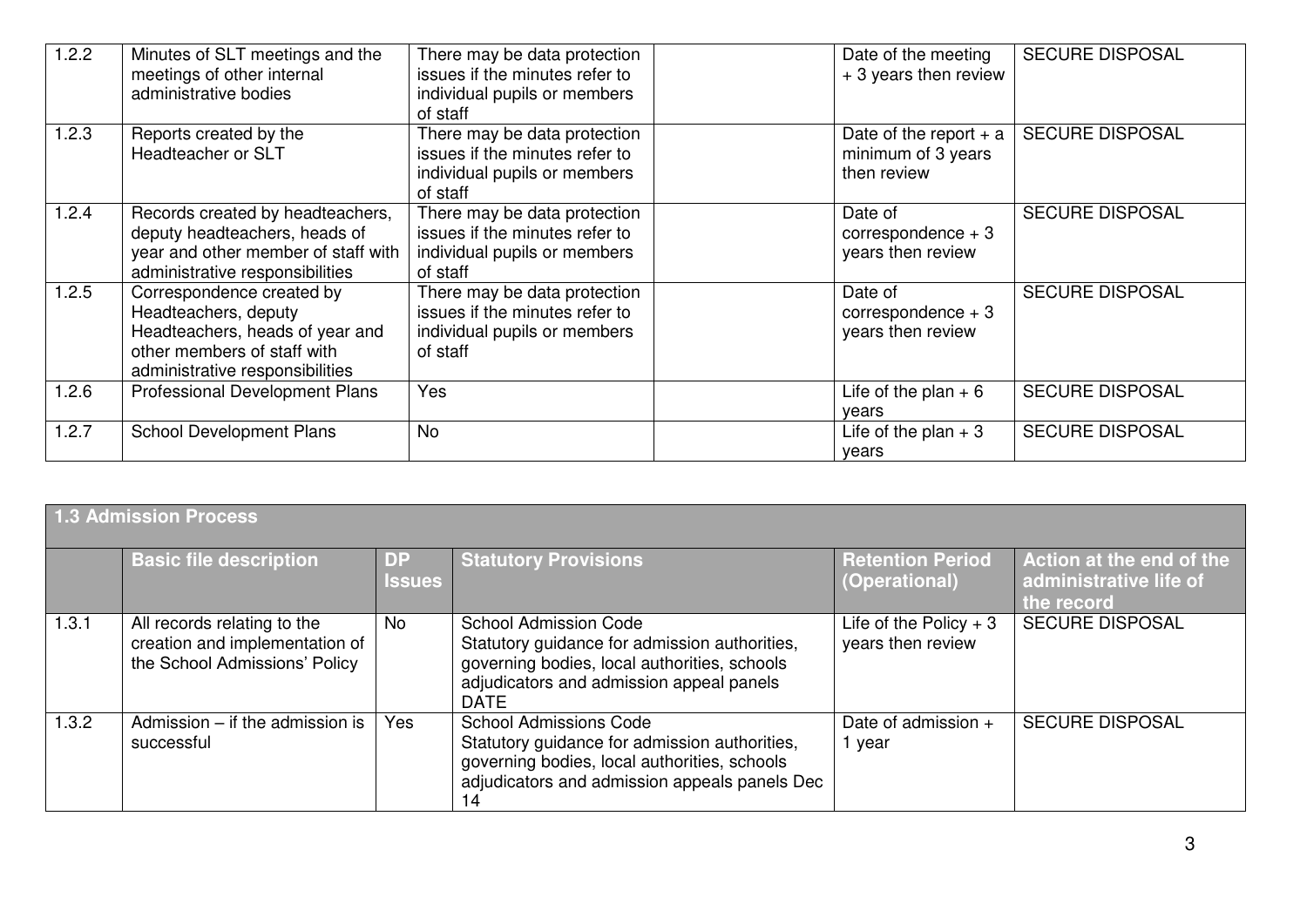| 1.3.3 | Admissions $-$ if the appeal is<br>unsuccessful                                                                   | Yes | <b>School Admissions Code</b><br>Statutory guidance for admission authorities,<br>governing bodies, local authorities, schools<br>adjudicators and admission appeals panels Dec<br>14 | Resolution of case +<br>1 year                                                                                                                        | <b>SECURE DISPOSAL</b> |
|-------|-------------------------------------------------------------------------------------------------------------------|-----|---------------------------------------------------------------------------------------------------------------------------------------------------------------------------------------|-------------------------------------------------------------------------------------------------------------------------------------------------------|------------------------|
| 1.3.4 | <b>Register of Admissions</b>                                                                                     | Yes | <b>School Admissions Code</b><br>Statutory guidance for admission authorities,<br>governing bodies, local authorities, schools<br>adjudicators and admission appeals panels Dec<br>14 | Every entry in the<br>admission register<br>must be preserved<br>for a period of three<br>years after the date<br>of which the entry<br>was made. $3$ | <b>SECURE DISPOSAL</b> |
| 1.3.5 | Admissions - Secondary<br>Schools - Casual                                                                        | Yes |                                                                                                                                                                                       | Current year $+1$ year                                                                                                                                | <b>SECURE DISPOSAL</b> |
| 1.3.6 | Proofs of address supplied by<br>parents as part of the<br>admissions process                                     | Yes | <b>School Admissions Code</b><br>Statutory guidance for admission authorities,<br>governing bodies, local authorities, schools<br>adjudicators and admission appeals panels Dec<br>14 | Current year $+1$ year                                                                                                                                | <b>SECURE DISPOSAL</b> |
| 1.3.7 | Supplementary information<br>form including additional<br>information such as religion,<br>medical conditions etc | Yes |                                                                                                                                                                                       |                                                                                                                                                       |                        |
|       | For successful admissions                                                                                         |     |                                                                                                                                                                                       | The information<br>should be added to<br>the pupil file                                                                                               | <b>SECURE DISPOSAL</b> |
|       | For unsuccessful admissions                                                                                       |     |                                                                                                                                                                                       | Until appeals process<br>completed                                                                                                                    | <b>SECURE DISPOSAL</b> |

1.4 Operational Administration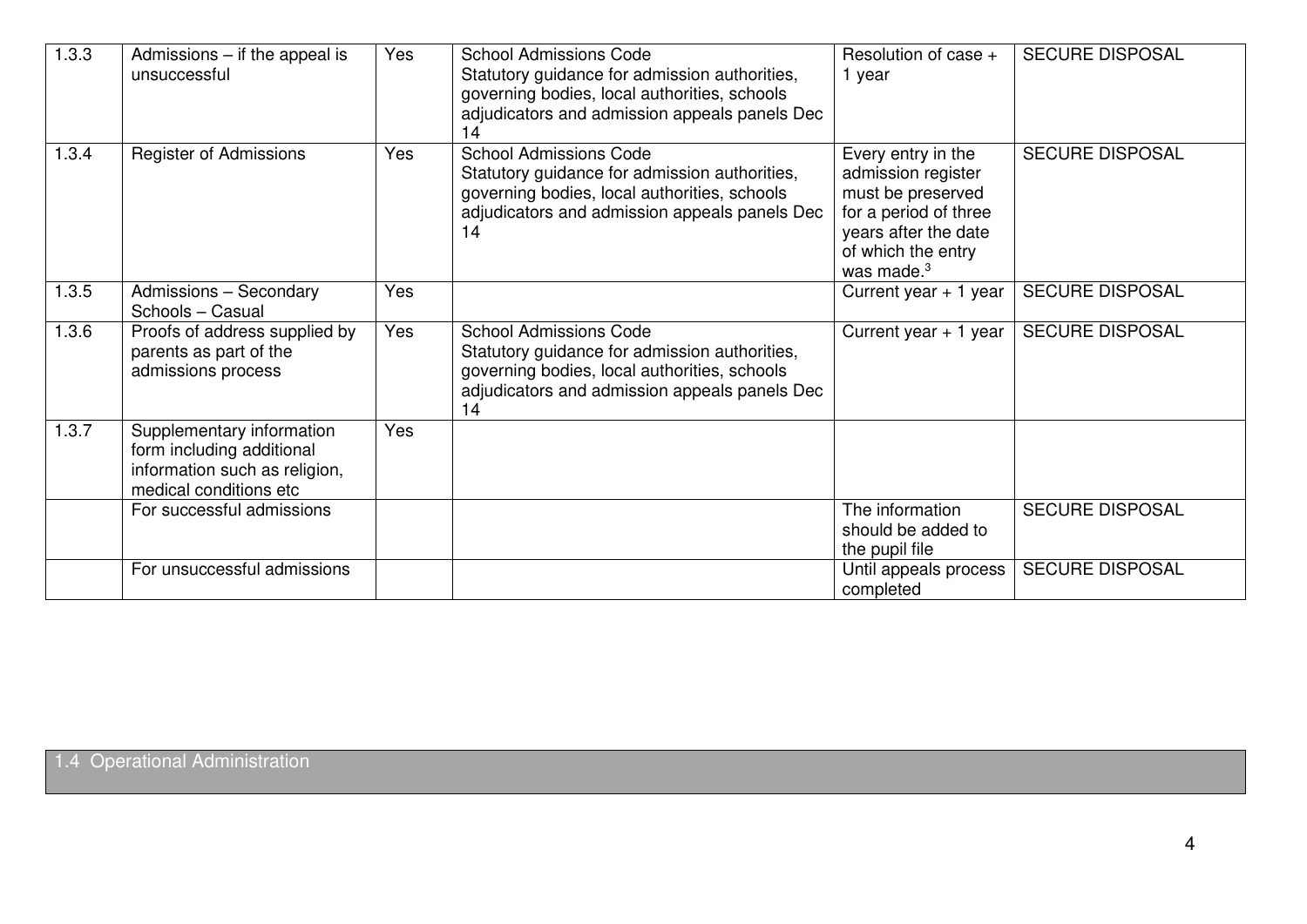|       | Basic file description                                                                                              | <b>DP</b><br><b>Issues</b> | <b>Statutory Provisions</b> | <b>Retention Period (Operational)</b>         | Action at the end of the<br>administrative life of the<br>record |
|-------|---------------------------------------------------------------------------------------------------------------------|----------------------------|-----------------------------|-----------------------------------------------|------------------------------------------------------------------|
| 1.4.1 | General file series                                                                                                 | <b>No</b>                  |                             | Current year $+5$ years then<br><b>REVIEW</b> | <b>SECURE DISPOSAL</b>                                           |
| 1.4.2 | Records relating to the creation and<br>publication of the school brochure or<br>prospectus                         | <b>No</b>                  |                             | Current year $+3$ years                       | <b>STANDARD DISPOSAL</b>                                         |
| 1.4.3 | Records relating to the creation and<br>distribution of circulars to staff, parents or<br>pupils                    | <b>No</b>                  |                             | Current year + 1 Year                         | <b>STANDARD DISPOSAL</b>                                         |
| 1.4.3 | Records relating to the creation and<br>distribution of circulars to staff, parents or<br>pupils                    | <b>No</b>                  |                             | Current year $+1$ year                        | <b>STANDARD DISPOSAL</b>                                         |
| 1.4.4 | Newsletters and other items with a short<br>operational use                                                         | <b>No</b>                  |                             | Current year + 1 year                         | <b>STANDARD DISPOSAL</b>                                         |
| 1.4.5 | Visitors' Books and Signing in Sheets                                                                               | Yes                        |                             | Current year $+ 6$ years then<br>review       | <b>SECURE DISPOSAL</b>                                           |
| 1.4.6 | Records relating to the creation and<br>management of Parent Teacher<br>Associations and/or Old Pupils Associations | <b>No</b>                  |                             | Current year $+ 6$ years the<br><b>REVIEW</b> | <b>SECURE DISPOSAL</b>                                           |

#### 2. Human Resources

| 2.1 Recruitment |                                                                                                   |                            |                                       |                                                                            |                                                                  |  |  |
|-----------------|---------------------------------------------------------------------------------------------------|----------------------------|---------------------------------------|----------------------------------------------------------------------------|------------------------------------------------------------------|--|--|
|                 | <b>Basic file description</b>                                                                     | <b>DP</b><br><b>Issues</b> | <b>Statutory</b><br><b>Provisions</b> | <b>Retention Period</b><br>(Operational)                                   | Action at the end of the<br>administrative life of<br>the record |  |  |
| 2.1.1           | All records leading up to the appointment of<br>a new headteacher                                 | Yes                        |                                       | Date of appointment $+6$ years                                             | <b>SECURE DISPOSAL</b>                                           |  |  |
| 2.1.2           | All records leading u to the appointment of<br>a new member of staff - unsuccessful<br>candidates | <b>Yes</b>                 |                                       | Date of appointment of successful<br>candidate $+6$ months                 | <b>SECURE DISPOSAL</b>                                           |  |  |
| 2.1.3           | All records leading up to the appointment of<br>a new member of staff - successful<br>candidates  | Yes                        |                                       | All the relevant information should<br>be added to the staff personal file | <b>SECURE DISPOSAL</b>                                           |  |  |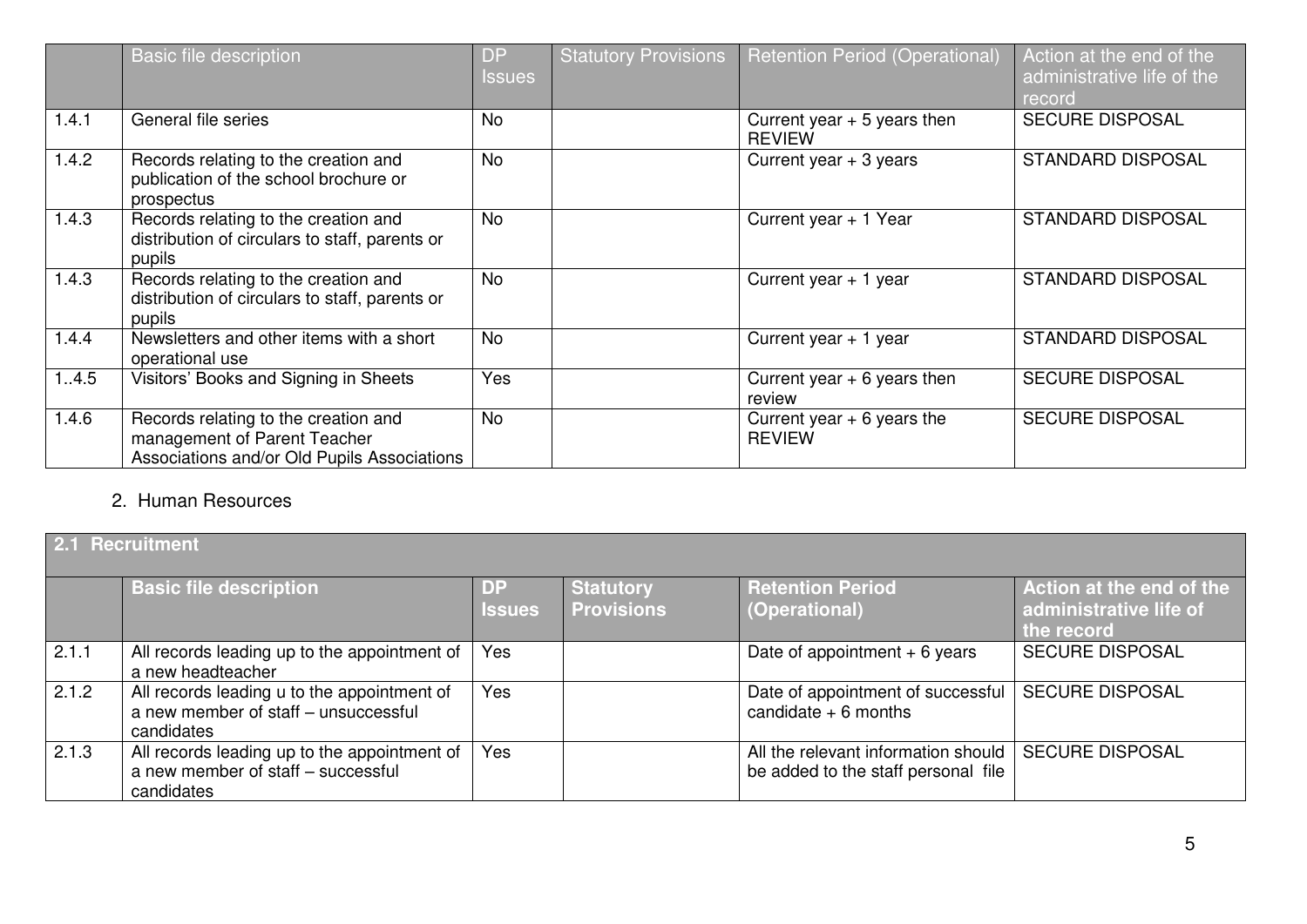|       |                                                                                                     |           |                                                                                                                                                                                             | (see below) and all other<br>information retained for 6 months                                                                                                                                                                                                   |  |
|-------|-----------------------------------------------------------------------------------------------------|-----------|---------------------------------------------------------------------------------------------------------------------------------------------------------------------------------------------|------------------------------------------------------------------------------------------------------------------------------------------------------------------------------------------------------------------------------------------------------------------|--|
| 2.1.4 | Pre-employment vetting information - DBS                                                            | <b>No</b> | <b>DBS Update Service</b><br><b>Employer Guide</b><br>June 2014: Keeping<br>children sae in<br>education. July 2015<br>(Statutory Guidance<br>from Dept of<br>Education) Sections<br>73, 74 | The school does not have to keep<br>copies of DBS Certificates. If the<br>school does so the copy must<br>NOT be retained for more than 6<br>months                                                                                                              |  |
| 2.1.5 | Proofs of ID collected as part of the process<br>for checking 'portable' enhanced DBS<br>disclosure | Yes       |                                                                                                                                                                                             | Where possible these should be<br>checked and a note kept of what<br>was seen and what has been<br>checked. If it is felt necessary to<br>keep copy documentation then<br>this should be placed on the<br>member of staff's personal file.                       |  |
| 2.1.6 | Pre-employment vetting information -<br>Evidence proving the right to work in the<br>United Kingdom | Yes       | An employer's guide<br>to right to work<br>checks (Home Office<br>May 2015)                                                                                                                 | Where possible these documents<br>should be added to the Staff<br>Personal File (See below), but if<br>they are kept separately then the<br>Home Office requires that the<br>documents are kept for<br>termination of Employment plus<br>not less than two years |  |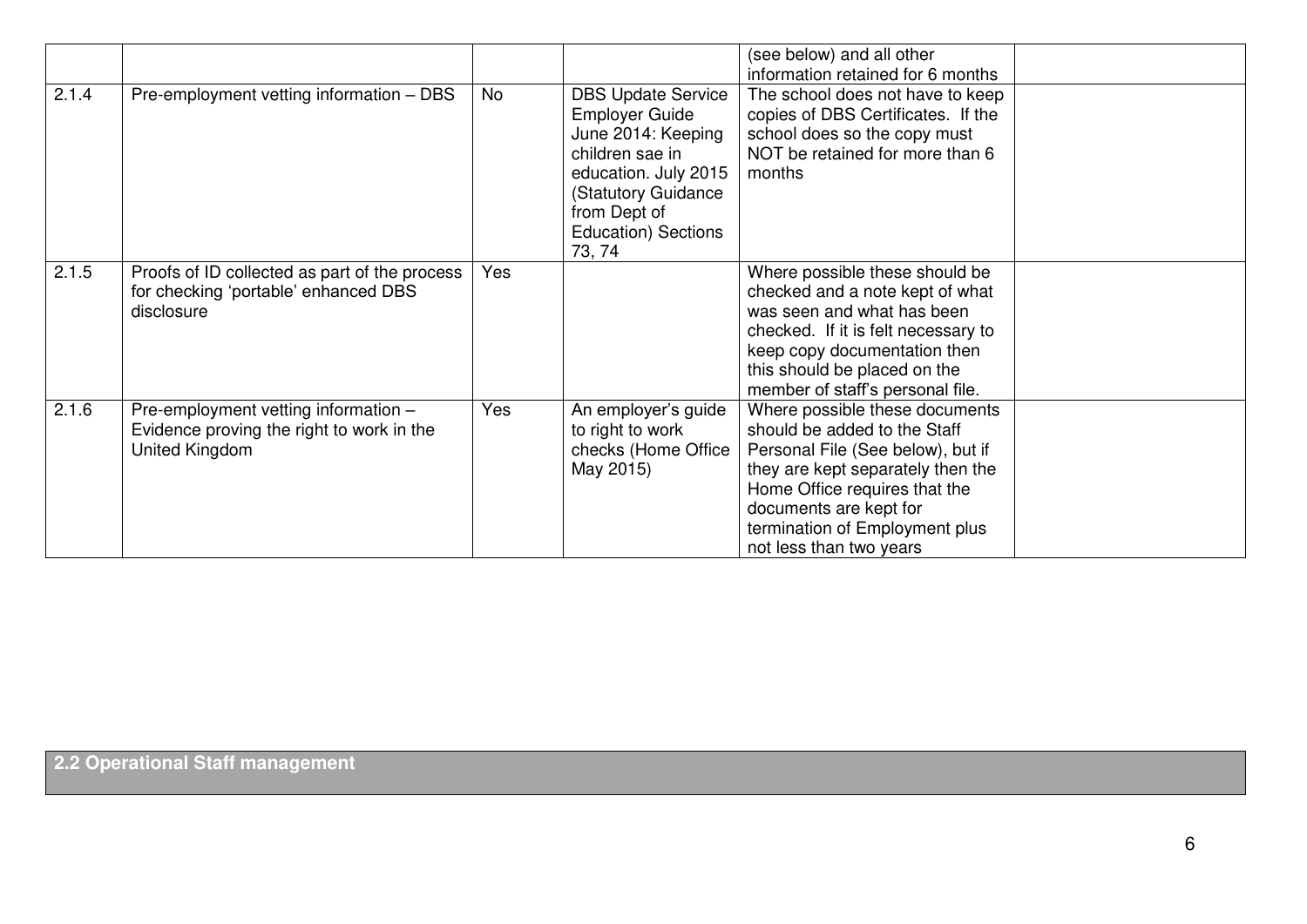|       | <b>Basic file description</b>       | <b>DP Issues</b> | <b>Statutory</b><br><b>Provisions</b> | <b>Retention Period</b><br>(Operational)   | Action at the end of the<br>administrative life of<br>the record |
|-------|-------------------------------------|------------------|---------------------------------------|--------------------------------------------|------------------------------------------------------------------|
| 2.2.1 | <b>Staff Personal File</b>          | Yes              | Limitation Act 1980<br>(Section 2)    | Termination of<br>Employment $+6$<br>vears | <b>SECURE DISPOSAL</b>                                           |
| 2.2.2 | Timesheets                          | <b>Yes</b>       |                                       | Current year $+6$<br>vears                 | <b>SECURE DISPOSAL</b>                                           |
| 2.2.3 | Annual appraisal/assessment records | Yes              |                                       | Current year $+5$<br>vears                 | <b>SECURE DISPOSAL</b>                                           |

| 2.3 Management of Disciplinary and Grievance Processes |                                                                                                                                     |                            |                                                                                                                                                                                                                                                       |                                                                                                                                                                                                                                                                                                                                      |                                                                  |  |  |
|--------------------------------------------------------|-------------------------------------------------------------------------------------------------------------------------------------|----------------------------|-------------------------------------------------------------------------------------------------------------------------------------------------------------------------------------------------------------------------------------------------------|--------------------------------------------------------------------------------------------------------------------------------------------------------------------------------------------------------------------------------------------------------------------------------------------------------------------------------------|------------------------------------------------------------------|--|--|
|                                                        | <b>Basic file description</b>                                                                                                       | <b>DP</b><br><b>Issues</b> | <b>Statutory Provisions</b>                                                                                                                                                                                                                           | <b>Retention Period</b><br>(Operational)                                                                                                                                                                                                                                                                                             | Action at the end of the<br>administrative life of<br>the record |  |  |
| 2.3.1                                                  | Allegation of a child protection<br>nature against a member of staff<br>including where the allegation is<br>unfounded <sup>5</sup> |                            | "Keeping children safe in education<br>Statutory guidance for schools and<br>colleges March 2015", "Working<br>together to safeguard children. A<br>quide to inter-agency working to<br>safeguard and promote the welfare of<br>children March 2015". | Until the person's normal<br>retirement age or 10 years<br>from the date of the<br>allegation whichever is the<br>longer then REVIEW. Note<br>allegations that are found to<br>be malicious should be<br>removed from personnel files.<br>If found they are to be kept<br>on the file and a copy provide<br>to the person concerned. | <b>SECURE DISPOSAL</b><br>These records must be<br>shredded      |  |  |
| 2.3.2                                                  | <b>Disciplinary Proceedings</b>                                                                                                     | Yes                        |                                                                                                                                                                                                                                                       |                                                                                                                                                                                                                                                                                                                                      |                                                                  |  |  |
|                                                        | Oral warning                                                                                                                        |                            |                                                                                                                                                                                                                                                       | Date of warning <sup>6</sup> + months                                                                                                                                                                                                                                                                                                |                                                                  |  |  |
|                                                        | Written warning - level 1                                                                                                           |                            |                                                                                                                                                                                                                                                       | Date of warning $+ 6$ months                                                                                                                                                                                                                                                                                                         |                                                                  |  |  |
|                                                        | Written warning - level 2                                                                                                           |                            |                                                                                                                                                                                                                                                       | Date of warning $+12$ months                                                                                                                                                                                                                                                                                                         |                                                                  |  |  |
|                                                        | Final warning                                                                                                                       |                            |                                                                                                                                                                                                                                                       | Date of warning $+18$ months                                                                                                                                                                                                                                                                                                         |                                                                  |  |  |
|                                                        | Case not found                                                                                                                      |                            |                                                                                                                                                                                                                                                       | If the incident is child<br>protection elated then see<br>above otherwise dispose of<br>at the conclusion of the case                                                                                                                                                                                                                | <b>SECURE DISPOSAL</b>                                           |  |  |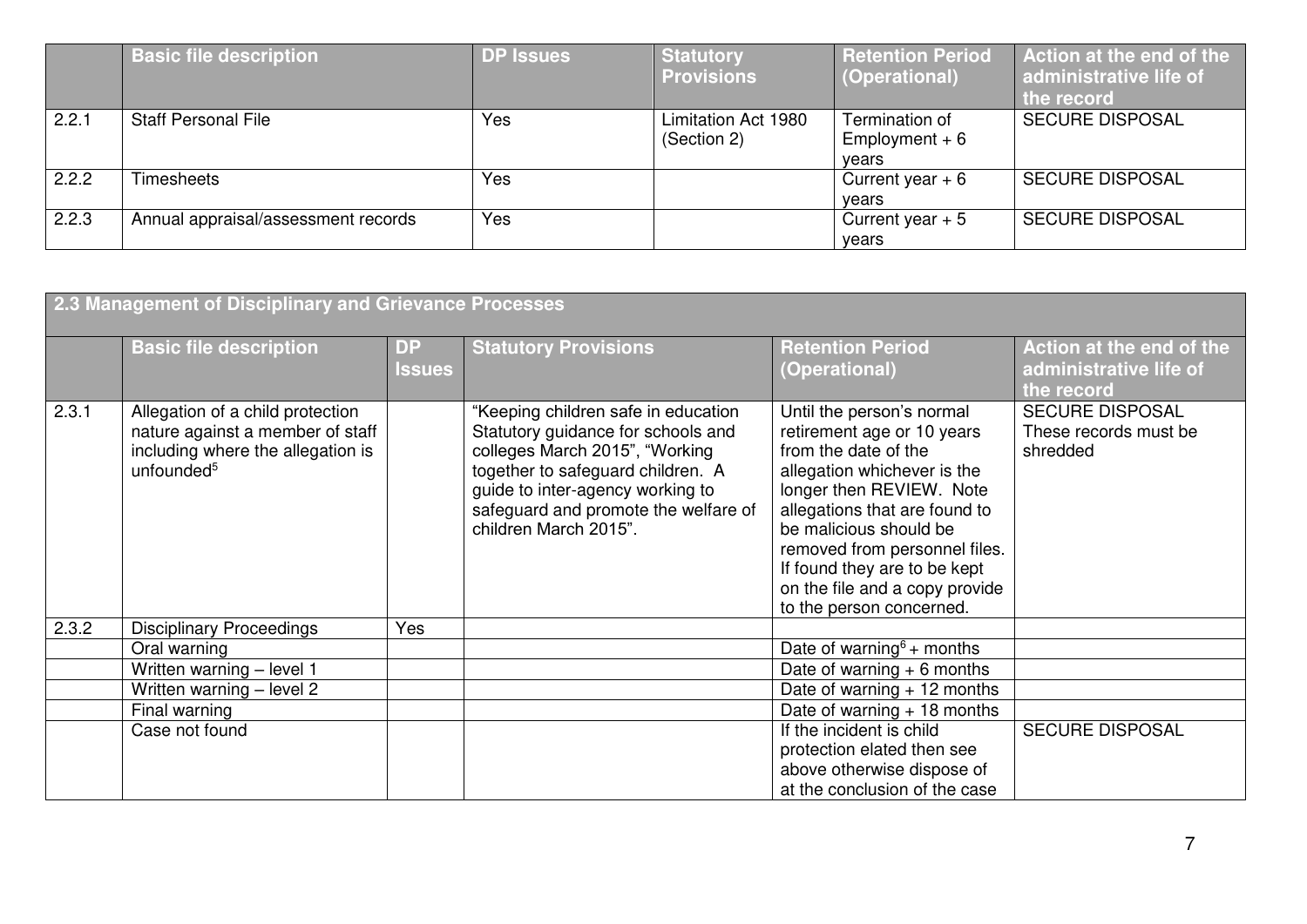|                    | 2.4 Health & Safety                                  |                            |                                                                                                                                                                                                                                                            |                                                                                                                               |                                                                  |  |  |
|--------------------|------------------------------------------------------|----------------------------|------------------------------------------------------------------------------------------------------------------------------------------------------------------------------------------------------------------------------------------------------------|-------------------------------------------------------------------------------------------------------------------------------|------------------------------------------------------------------|--|--|
|                    | <b>Basic file description</b>                        | <b>DP</b><br><b>Issues</b> | <b>Statutory Provisions</b>                                                                                                                                                                                                                                | <b>Retention Period</b><br>(Operational)                                                                                      | Action at the end of the<br>administrative life of<br>the record |  |  |
| 2.4.1              | Health & Safety Policy Statement                     | <b>No</b>                  |                                                                                                                                                                                                                                                            | Life of policy $+3$ years                                                                                                     | <b>SECURE DISPOSAL</b>                                           |  |  |
| 2.4.2              | <b>Health &amp; Safety Risk Assessments</b>          | <b>No</b>                  |                                                                                                                                                                                                                                                            | Life of risk assessment $+3$<br>years                                                                                         | <b>SECURE DISPOSAL</b>                                           |  |  |
| $\overline{2.4.3}$ | Records relating to accident/injury at<br>work       | Yes                        |                                                                                                                                                                                                                                                            | Date of incident + 12 years<br>in the case of serious<br>accidents a further<br>retention period will need<br>to be applied.  | <b>SECURE DISPOSAL</b>                                           |  |  |
| 2.4.4              | <b>Accident Reporting</b>                            | Yes                        |                                                                                                                                                                                                                                                            | Date of incident $+12$<br>years. In the case of<br>serious accidents a further<br>retention period will need<br>to be applied | <b>SECURE DISPOSAL</b>                                           |  |  |
|                    | <b>Adults</b>                                        |                            |                                                                                                                                                                                                                                                            | Date of incident $+6$ years                                                                                                   | <b>SECURE DISPOSAL</b>                                           |  |  |
|                    | Children                                             |                            |                                                                                                                                                                                                                                                            | DOB of the chid $+25$ years                                                                                                   | <b>SECURE DISPOSAL</b>                                           |  |  |
| 2.4.5              | Control of Substances Hazardous to<br>Health (COSHH) | <b>No</b>                  | Control of Substances<br><b>Hazardous to Health</b><br>Regulations 2002. SI<br>2002 No 2677<br>Regulation 11; Records<br>kept under the 1994 and<br>1999 Regulations to be<br>kept as if the 2002<br>Regulations had not<br>been made. Regulation<br>18(2) | Current year $+$ 40 years                                                                                                     | <b>SECUE DISPOSAL</b>                                            |  |  |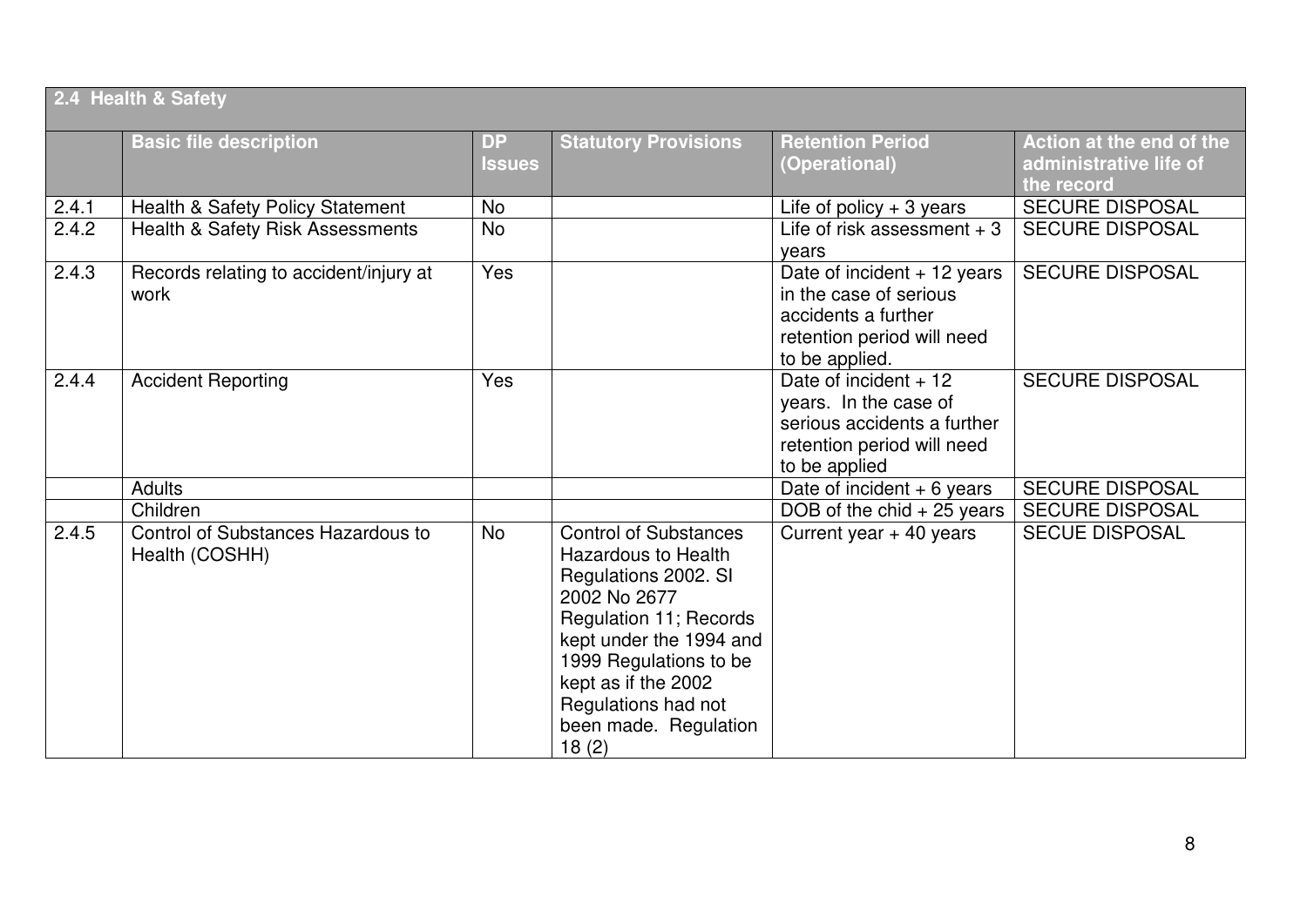| 2.4.6 | Process of monitoring o areas where<br>employees and persons are likely to<br>have become in contact with asbestos   | No.            | Control of Asbestos at<br>Work Regulations 2012<br>SI 1012 No 632<br>Regulations 19 | Last action $+$ 40 years | <b>SECURE DISPOSAL</b> |
|-------|----------------------------------------------------------------------------------------------------------------------|----------------|-------------------------------------------------------------------------------------|--------------------------|------------------------|
| 2.4.7 | Process of monitoring of areas where<br>employees and persons are likely to<br>have become in contact with radiation |                |                                                                                     | Last action $+50$ years  |                        |
| 2.4.8 | Fire Precautions log books                                                                                           | N <sub>o</sub> |                                                                                     | Current year $+ 6$ years |                        |

| <b>2.5 Payroll and Pensions</b> |                                                                                                   |                     |                                                                                                            |                                          |                                                                  |  |  |
|---------------------------------|---------------------------------------------------------------------------------------------------|---------------------|------------------------------------------------------------------------------------------------------------|------------------------------------------|------------------------------------------------------------------|--|--|
|                                 | <b>Basic file description</b>                                                                     | DP<br><b>Issues</b> | <b>Statutory Provisions</b>                                                                                | <b>Retention Period</b><br>(Operational) | Action at the end of the<br>administrative life of<br>the record |  |  |
| 2.5.1                           | Maternity pay records                                                                             | Yes                 | <b>Statutory Maternity Pay</b><br>(General) Regulations 1986<br>(SI1986/1960), revised 1999<br>(SI999/567) | Current year $+3$<br>years               | <b>SECURE DISPOSAL</b>                                           |  |  |
| 2.5.2                           | Records held under Retirement Benefits<br><b>Schemes (Information Powers)</b><br>Regulations 1995 | Yes                 |                                                                                                            | Current year $+6$<br>years               | <b>SECURE DISPOSAL</b>                                           |  |  |

## 3. Financial Management of the School

| 3.1 Risk Management and Insurance |                                                      |                      |                             |                                          |                                                                  |  |  |
|-----------------------------------|------------------------------------------------------|----------------------|-----------------------------|------------------------------------------|------------------------------------------------------------------|--|--|
|                                   | <b>Basic file description</b>                        | -DP<br><b>Issues</b> | <b>Statutory Provisions</b> | <b>Retention Period</b><br>(Operational) | Action at the end of the<br>administrative life of<br>the record |  |  |
| 3.1.1                             | <b>Employer's Liability Insurance</b><br>Certificate | No.                  |                             | Closure of the<br>school $+$ 40 years    | <b>SECURE DISPOSAL</b>                                           |  |  |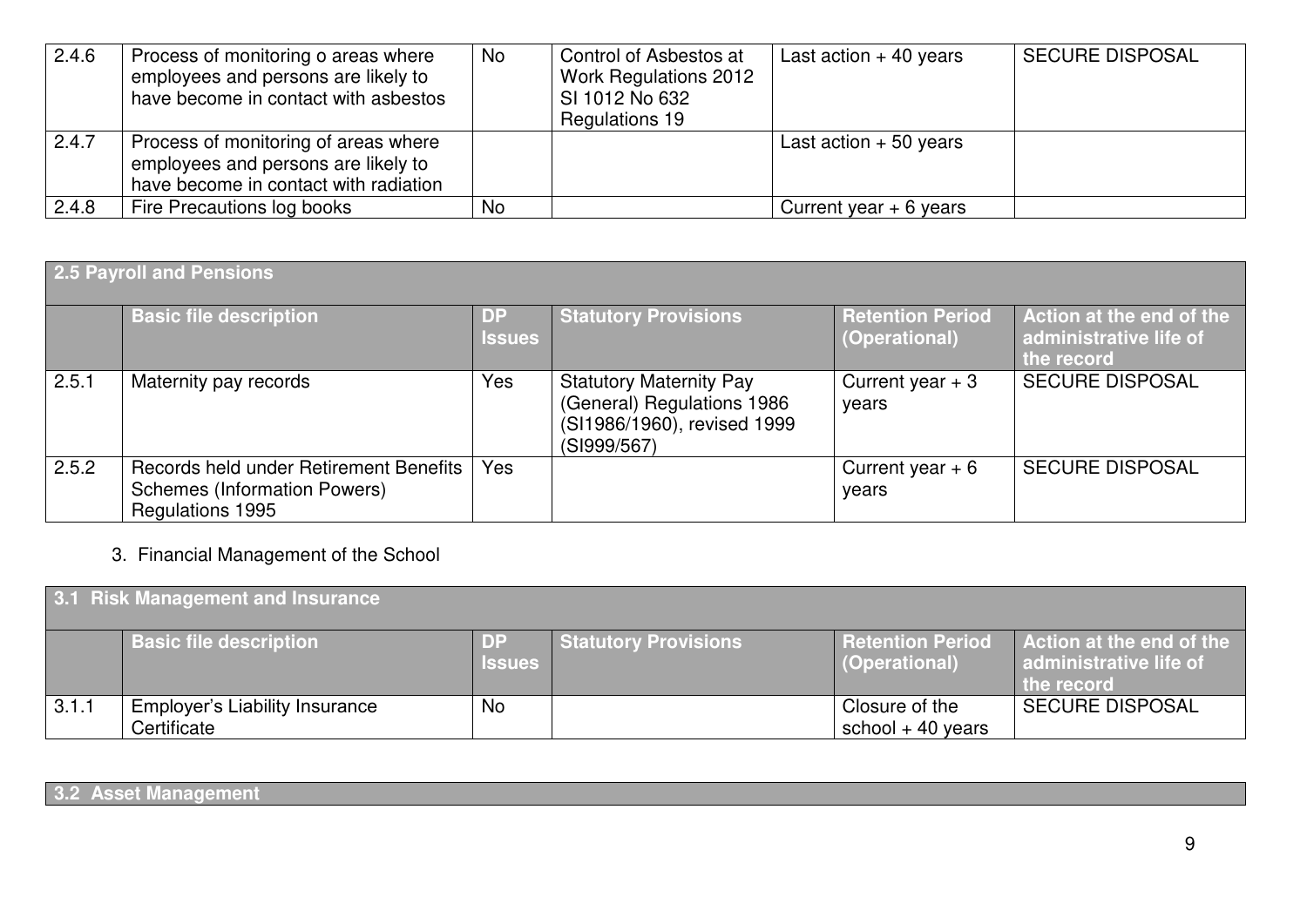|       | <b>Basic file description</b>          | <b>DP Issues</b> | <b>Statutory</b><br><b>Provisions</b> | <b>Retention Period</b><br>(Operational) | Action at the end of the<br>administrative life of<br>the record |
|-------|----------------------------------------|------------------|---------------------------------------|------------------------------------------|------------------------------------------------------------------|
| 3.2.1 | Inventories of furniture and equipment | No               |                                       | Current year $+6$                        | <b>SECURE DISPOSAL</b>                                           |
|       |                                        |                  |                                       | vears                                    |                                                                  |
| 3.2.2 | Burglary, theft and vandalism report   | No               |                                       | Current year $+6$                        | <b>SECURE DISPOSAL</b>                                           |
|       | forms                                  |                  |                                       | vears                                    |                                                                  |

| 3.3 Accounts and Statements including Budget Management |                                                                                                                                     |                            |                             |                                                                       |                                                                  |  |  |
|---------------------------------------------------------|-------------------------------------------------------------------------------------------------------------------------------------|----------------------------|-----------------------------|-----------------------------------------------------------------------|------------------------------------------------------------------|--|--|
|                                                         | <b>Basic file description</b>                                                                                                       | <b>DP</b><br><b>Issues</b> | <b>Statutory Provisions</b> | <b>Retention Period</b><br>(Operational)                              | Action at the end of the<br>administrative life of<br>the record |  |  |
| 3.3.1                                                   | <b>Annual Accounts</b>                                                                                                              | <b>No</b>                  |                             | Current year $+ 6$ years                                              | <b>STANDARD DISPOSAL</b>                                         |  |  |
| 3.3.2                                                   | Loans and grants managed by the<br>school                                                                                           | <b>No</b>                  |                             | Date of last payment on<br>the loan $+12$ years then<br><b>REVIEW</b> | <b>SECURE DISPOSAL</b>                                           |  |  |
| 3.3.3                                                   | <b>Student Grant applications</b>                                                                                                   | Yes                        |                             | Current year $+3$ years                                               | <b>SECURE DISPOSAL</b>                                           |  |  |
| 3.3.4                                                   | All records relating to the creation and<br>management of budgets including the<br>Annual Budget statement and<br>background papers | <b>No</b>                  |                             | Life of the budget $+3$<br>years                                      | <b>SECURE DISPOSAL</b>                                           |  |  |
| 3.3.5                                                   | Invoices, receipts, order books and<br>requisitions, delivery notices                                                               | <b>No</b>                  |                             | Current financial year $+6$<br>vears                                  | <b>SECURE DISPOSAL</b>                                           |  |  |
| 3.3.6                                                   | Records relating to the collection and<br>banking of monies                                                                         | <b>No</b>                  |                             | Current financial year $+6$<br>years                                  | <b>SECURE DISPOSAL</b>                                           |  |  |
| 3.3.7                                                   | Records relating to the identification and<br>collection of debt                                                                    | <b>No</b>                  |                             | Current financial year $+6$<br>years                                  | <b>SECURE DISPOSAL</b>                                           |  |  |

**3.4 Contract Management**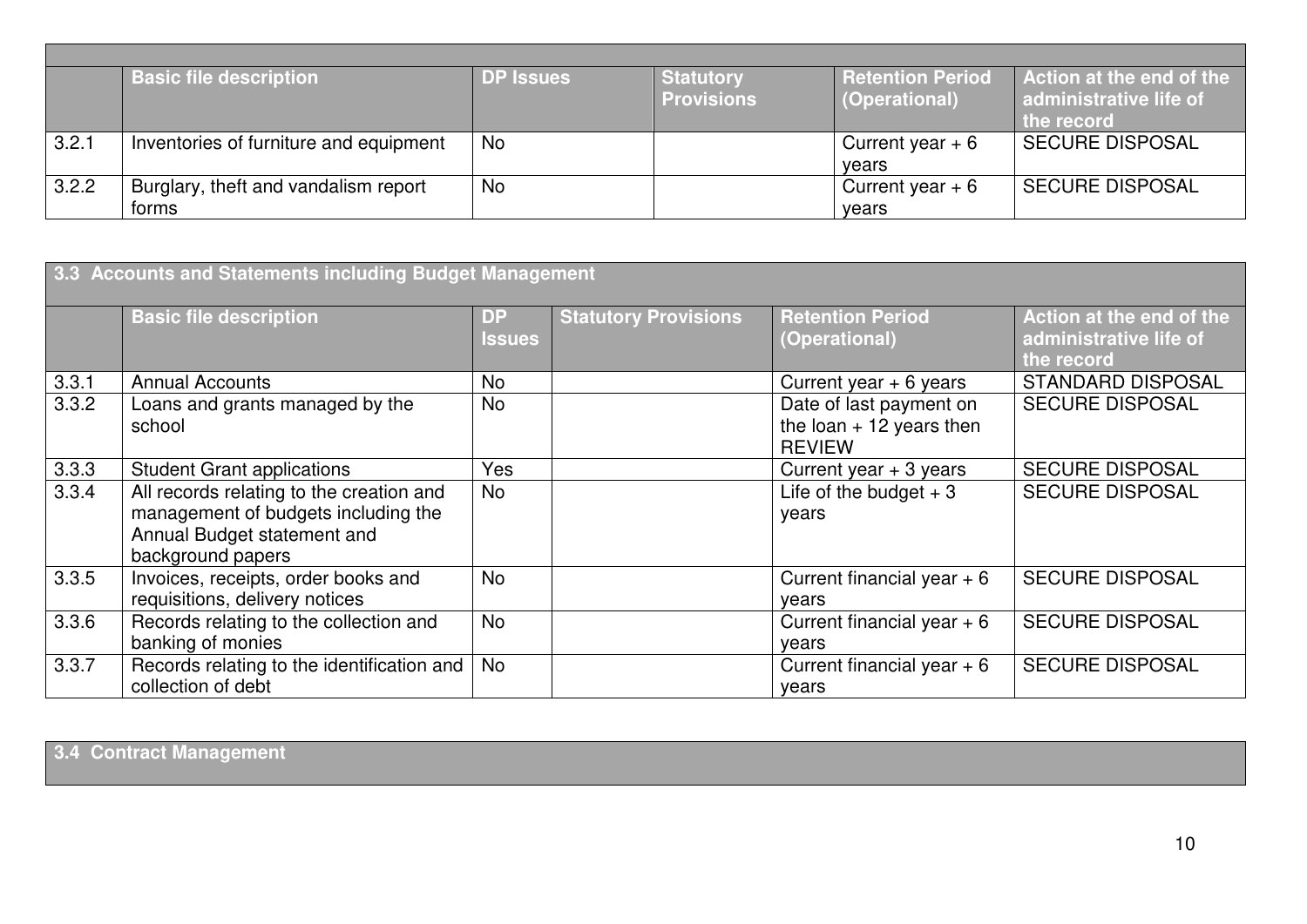|       | <b>Basic file description</b>                                          | <b>DP</b><br><b>Issues</b> | <b>Statutory Provisions   Retention Period</b> | (Operational)                               | Action at the end of the<br>administrative life of<br>the record |
|-------|------------------------------------------------------------------------|----------------------------|------------------------------------------------|---------------------------------------------|------------------------------------------------------------------|
| 3.4.1 | All records relating to the management<br>of contracts under seal      | <b>No</b>                  | Limitation Act 1980                            | Last payment on the<br>contract $+12$ years | <b>SECURE DISPOSAL</b>                                           |
| 3.4.2 | All records relating to the management<br>of contracts under signature | <b>No</b>                  | Limitation Act 1980                            | Last payment on the<br>contract $+6$ years  | <b>SECURE DISPOSAL</b>                                           |
| 3.4.3 | Records relating to the monitoring of<br>contracts                     | <b>No</b>                  |                                                | Current year $+2$ years                     | <b>SECURE DISPOSAL</b>                                           |

# **3.5 School Fund**

|       | <b>Basic file description</b> | DP.            | <b>Statutory Provisions</b> | <b>Retention Period</b>  | Action at the end of the |
|-------|-------------------------------|----------------|-----------------------------|--------------------------|--------------------------|
|       |                               | <b>Issues</b>  |                             | (Operational)            | administrative life of   |
|       |                               |                |                             |                          | the record               |
| 3.5.1 | School Fund - Cheque Books    | <b>No</b>      |                             | Current year $+ 6$ years | <b>SECURE DISPOSAL</b>   |
| 3.5.2 | School Fund - Paying in books | <b>No</b>      |                             | Current year $+ 6$ years | <b>SECURE DISPOSAL</b>   |
| 3.5.3 | School Fund - Ledger          | N <sub>o</sub> |                             | Current year $+ 6$ years | <b>SECURE DISPOSAL</b>   |
| 3.5.4 | School Fund - Invoices        | <b>No</b>      |                             | Current year $+ 6$ years | <b>SECURE DISPOSAL</b>   |
| 3.5.5 | School Fund - Receipts        | <b>No</b>      |                             | Current year $+ 6$ years | <b>SECURE DISPOSAL</b>   |
| 3.5.6 | School Fund - Bank Statements | N <sub>o</sub> |                             | Current year $+ 6$ years | <b>SECURE DISPOSAL</b>   |
| 3.5.7 | School Fund - Journey Books   | No             |                             | Current year $+ 6$ years | <b>SECURE DISPOSAL</b>   |

| 3.6 School Meals Management |                                    |                       |                             |                                          |                                                                  |  |  |
|-----------------------------|------------------------------------|-----------------------|-----------------------------|------------------------------------------|------------------------------------------------------------------|--|--|
|                             | <b>Basic file description</b>      | I DP<br><b>Issues</b> | <b>Statutory Provisions</b> | <b>Retention Period</b><br>(Operational) | Action at the end of the<br>administrative life of<br>the record |  |  |
| 3.6.1                       | Free school Meals Register         | Yes                   |                             | Current year $+ 6$ years                 | <b>SECURE DISPOSAL</b>                                           |  |  |
| 3.6.2                       | <b>School Meals Register</b>       | Yes                   |                             | Current year $+3$ years                  | <b>SECURE DISPOSAL</b>                                           |  |  |
| 3.6.3                       | <b>School Meals Summary Sheets</b> | No                    |                             | Current year $+3$ years                  | <b>SECURE DISPOSAL</b>                                           |  |  |

Property Management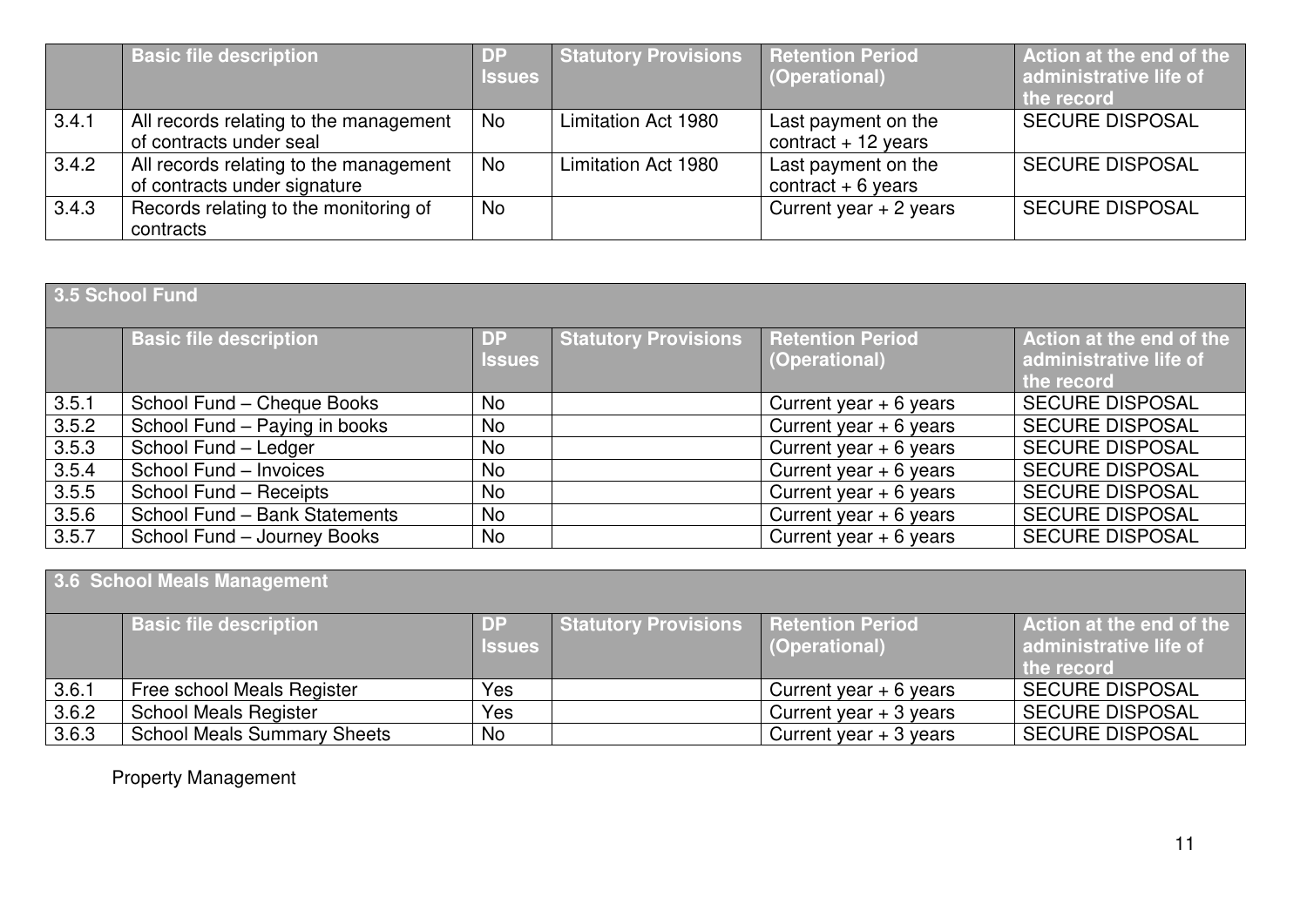| 4.1 Property Management |                                                       |                            |                             |                                                                                                                                                              |                                                                  |  |  |
|-------------------------|-------------------------------------------------------|----------------------------|-----------------------------|--------------------------------------------------------------------------------------------------------------------------------------------------------------|------------------------------------------------------------------|--|--|
|                         | <b>Basic file description</b>                         | <b>DP</b><br><b>Issues</b> | <b>Statutory Provisions</b> | <b>Retention Period</b><br>(Operational)                                                                                                                     | Action at the end of the<br>administrative life of<br>the record |  |  |
| 4.1.1                   | Title deeds of properties belong to the<br>school     | <b>No</b>                  |                             | <b>PERMANENT</b><br>These should follow the<br>property unless the property<br>has been registered with the<br><b>Land Registry</b>                          |                                                                  |  |  |
| 4.1.2                   | Plans of property belong to the school                | No                         |                             | These should be retained<br>whilst the building belongs<br>to the school and should be<br>passed onto any new<br>owners if the building is<br>leased or sold | <b>SECURE DISPOSAL</b>                                           |  |  |
| 4.1.3                   | Leases of property leased by or to the<br>school      | <b>No</b>                  |                             | Current financial year $+6$<br>years                                                                                                                         | <b>SECURE DISPOSAL</b>                                           |  |  |
| 4.1.4                   | Records relating to the letting of school<br>premises | <b>No</b>                  |                             | Current financial year $+6$<br>vears                                                                                                                         | <b>SECUE DISPOSAL</b>                                            |  |  |

| 4.2 Maintenance |                                                      |                            |                             |                                                                                                                                 |                                                                  |  |
|-----------------|------------------------------------------------------|----------------------------|-----------------------------|---------------------------------------------------------------------------------------------------------------------------------|------------------------------------------------------------------|--|
|                 | <b>Basic file description</b>                        | <b>DP</b><br><b>Issues</b> | <b>Statutory Provisions</b> | <b>Retention Period</b><br>(Operational)                                                                                        | Action at the end of the<br>administrative life of<br>the record |  |
| 4.1.1           | Title deeds of properties belonging to<br>the school | <b>No</b>                  |                             | <b>PERMANENT</b><br>These should follow the<br>property unless the<br>property has been<br>registered with the Land<br>Registry |                                                                  |  |
| 4.1.2           | Plans off property belong to the school              | No                         |                             | These should be retained<br>whilst the building belongs<br>to the school and should                                             |                                                                  |  |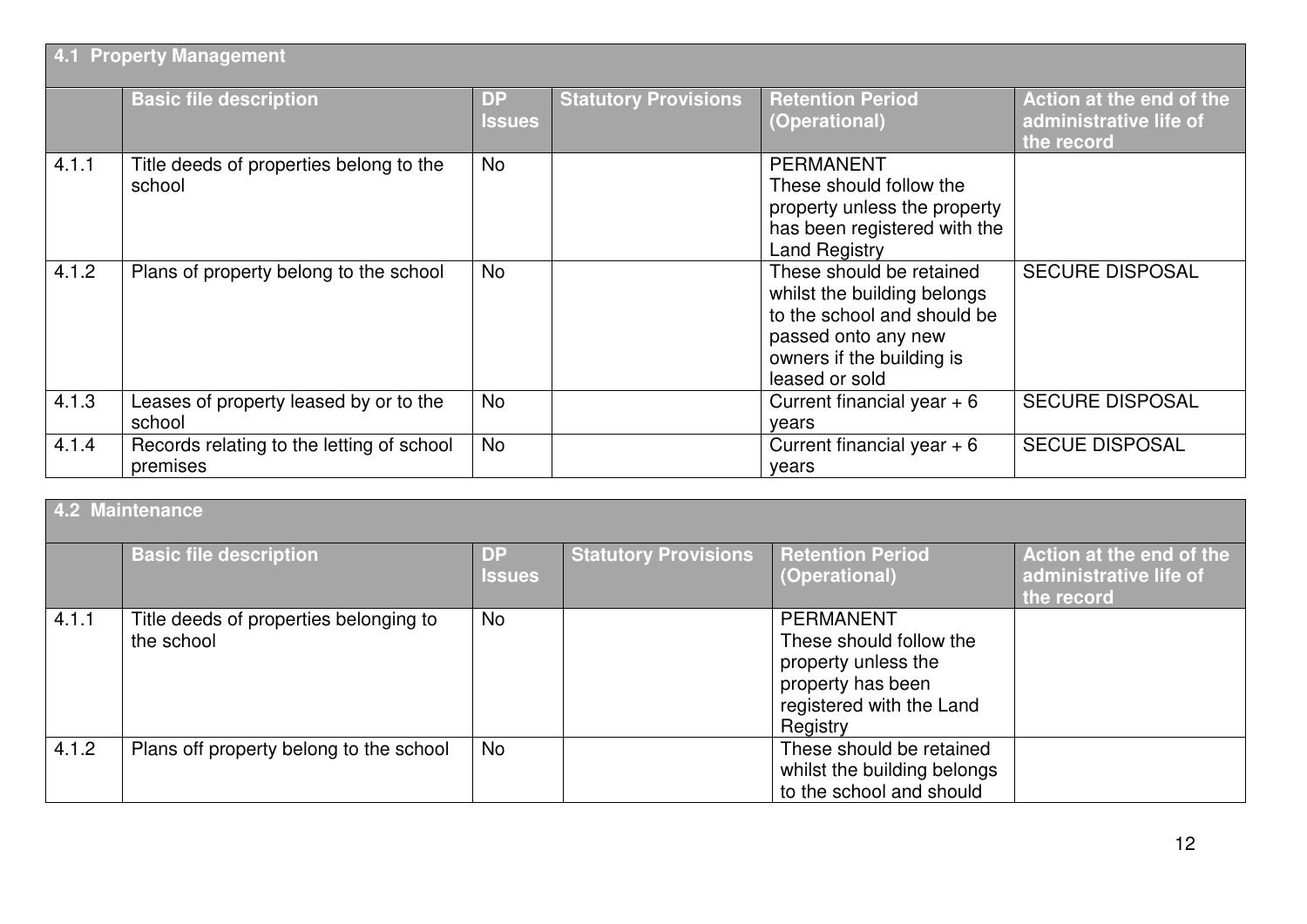|       |                                                       |    | be passed onto any new<br>owners if the building is<br>leased or sold |                        |
|-------|-------------------------------------------------------|----|-----------------------------------------------------------------------|------------------------|
| 4.1.3 | Leases of property leased by or to the<br>school      | No | Expiry of lease $+6$ years                                            | <b>SECURE DISPOSAL</b> |
| 4.1.4 | Record relating to the lettings of school<br>premises | No | Current financial year $+6$<br>vears                                  | <b>SECURE DIPSOSAL</b> |

## 5. Pupil Management

|       | 5.1 Pupil's Educational record                                                                        |                            |                                                                                          |                                                          |                                                                                                                                                                                                                                                                                                        |  |  |  |
|-------|-------------------------------------------------------------------------------------------------------|----------------------------|------------------------------------------------------------------------------------------|----------------------------------------------------------|--------------------------------------------------------------------------------------------------------------------------------------------------------------------------------------------------------------------------------------------------------------------------------------------------------|--|--|--|
|       | <b>Basic file description</b>                                                                         | <b>DP</b><br><b>Issues</b> | <b>Statutory</b><br><b>Provisions</b>                                                    | <b>Retention Period</b><br>(Operational)                 | Action at the end of the<br>administrative life of the<br>record                                                                                                                                                                                                                                       |  |  |  |
| 5.1.1 | Pupil's Educational Record required the<br>Education Pupil Information) (England)<br>Regulations 2005 | Yes                        | The Education (Pupil<br>Information)<br>(England) regulations<br>2005 SI 2005 No<br>1437 |                                                          |                                                                                                                                                                                                                                                                                                        |  |  |  |
|       | Primary                                                                                               |                            |                                                                                          | Retain whilst the child remains<br>at the primary school | The file should follow the<br>pupil when he/she leaves<br>the primary school. This<br>will include:<br>• To another primary<br>school<br>To a secondary<br>school<br>To a pupil referral<br>unit<br>If the pupil dies<br>whilst at primary<br>school the file<br>should be returned<br>to the LA to be |  |  |  |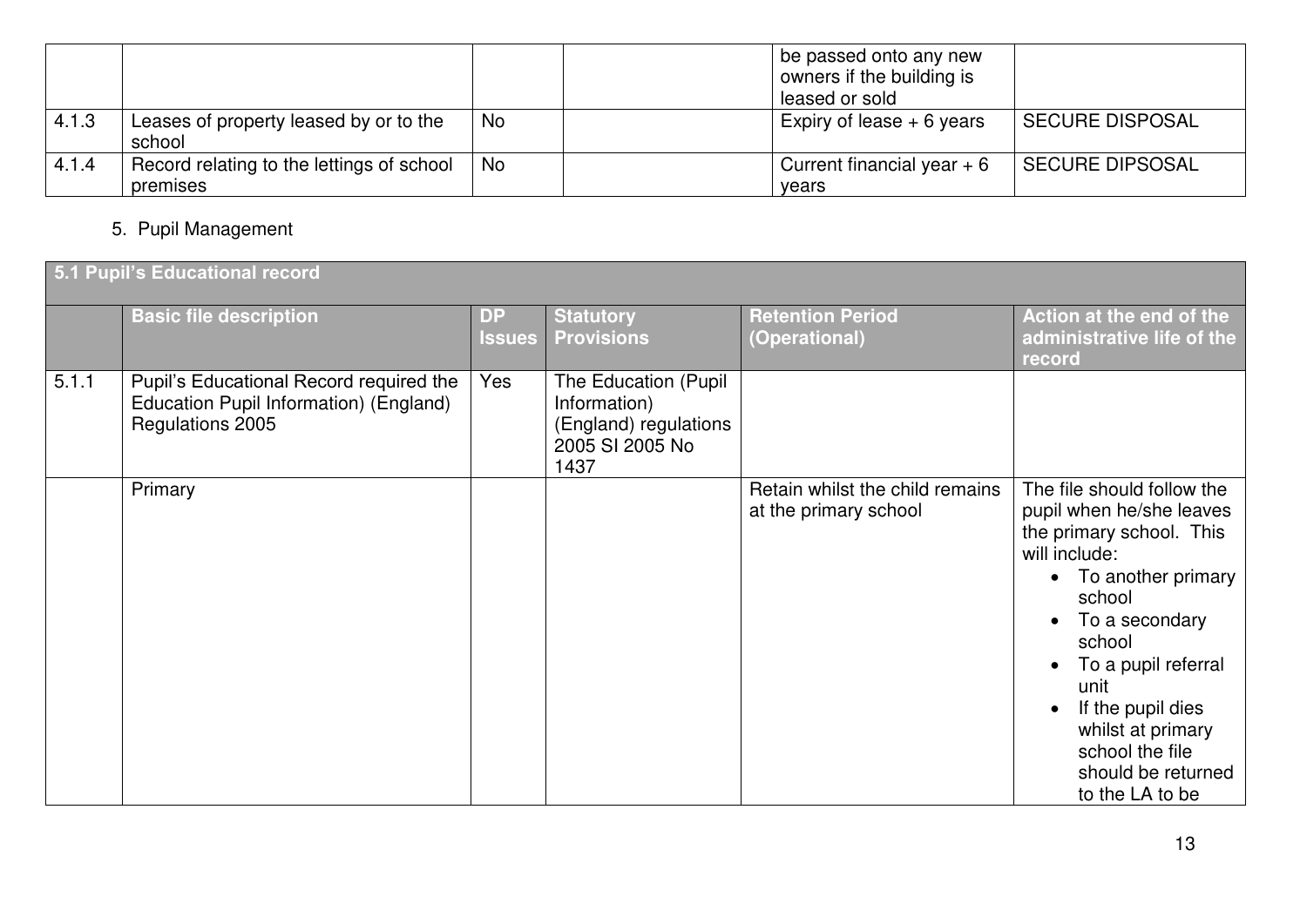|       | Secondary                                              |     | Limitation Act 1980<br>(Section 2)                                                                                                                                                                                                                                      | Date of Birth f the pupil $+25$<br>years                                                                                                                                                                                                                                                                                                         | retained for the<br>statutory retention<br>period<br><b>SECURE DISPOSAL</b>       |
|-------|--------------------------------------------------------|-----|-------------------------------------------------------------------------------------------------------------------------------------------------------------------------------------------------------------------------------------------------------------------------|--------------------------------------------------------------------------------------------------------------------------------------------------------------------------------------------------------------------------------------------------------------------------------------------------------------------------------------------------|-----------------------------------------------------------------------------------|
| 5.1.2 | Examination results - Pupil Copies                     | Yes |                                                                                                                                                                                                                                                                         |                                                                                                                                                                                                                                                                                                                                                  |                                                                                   |
|       | Public                                                 |     |                                                                                                                                                                                                                                                                         | This information should be<br>added to the pupil file                                                                                                                                                                                                                                                                                            | All uncollected<br>certificates should be<br>returned to the<br>examination board |
|       | Internal                                               |     |                                                                                                                                                                                                                                                                         | This information should be<br>added to the pupil file                                                                                                                                                                                                                                                                                            |                                                                                   |
| 5.1.3 | Child Protection information held on<br>pupil file     | Yes | "Keeping children<br>safe in education<br>Statutory guidance<br>for schools and<br>colleges March<br>2015", "Working<br>together to safeguard<br>children. A guide to<br>inter-agency working<br>to safeguard and<br>promote the welfare<br>of children March<br>2015". | If any records relating to child<br>protection issues are placed<br>on the pupil file, it should be in<br>a sealed envelope and then<br>retained for the same period of<br>time as the pupil file. $DOB +$<br>25 years<br>Files should be copied and<br>send under separate cover to<br>new school/college whilst the<br>child is still under 18 | <b>SECURE DISPOSAL -</b><br>these records MUST be<br>shredded                     |
| 5.1.4 | Child protection information held in<br>separate files | Yes | "Keeping children<br>safe in education<br>Statutory guidance<br>for schools and<br>colleges March<br>2015", "Working<br>together to safeguard<br>children. A guide to<br>inter-agency working<br>to safeguard and                                                       | DOB of the chid $+25$ years<br>then review. This retention<br>period was agreed in<br>consultation with the<br><b>Safeguarding Children Group</b><br>on the understanding that the<br>principal copy of this<br>information will be found on<br>the La Social Services record                                                                    | <b>SECURE DISPSAL -</b><br>these records MUST be<br>shredded                      |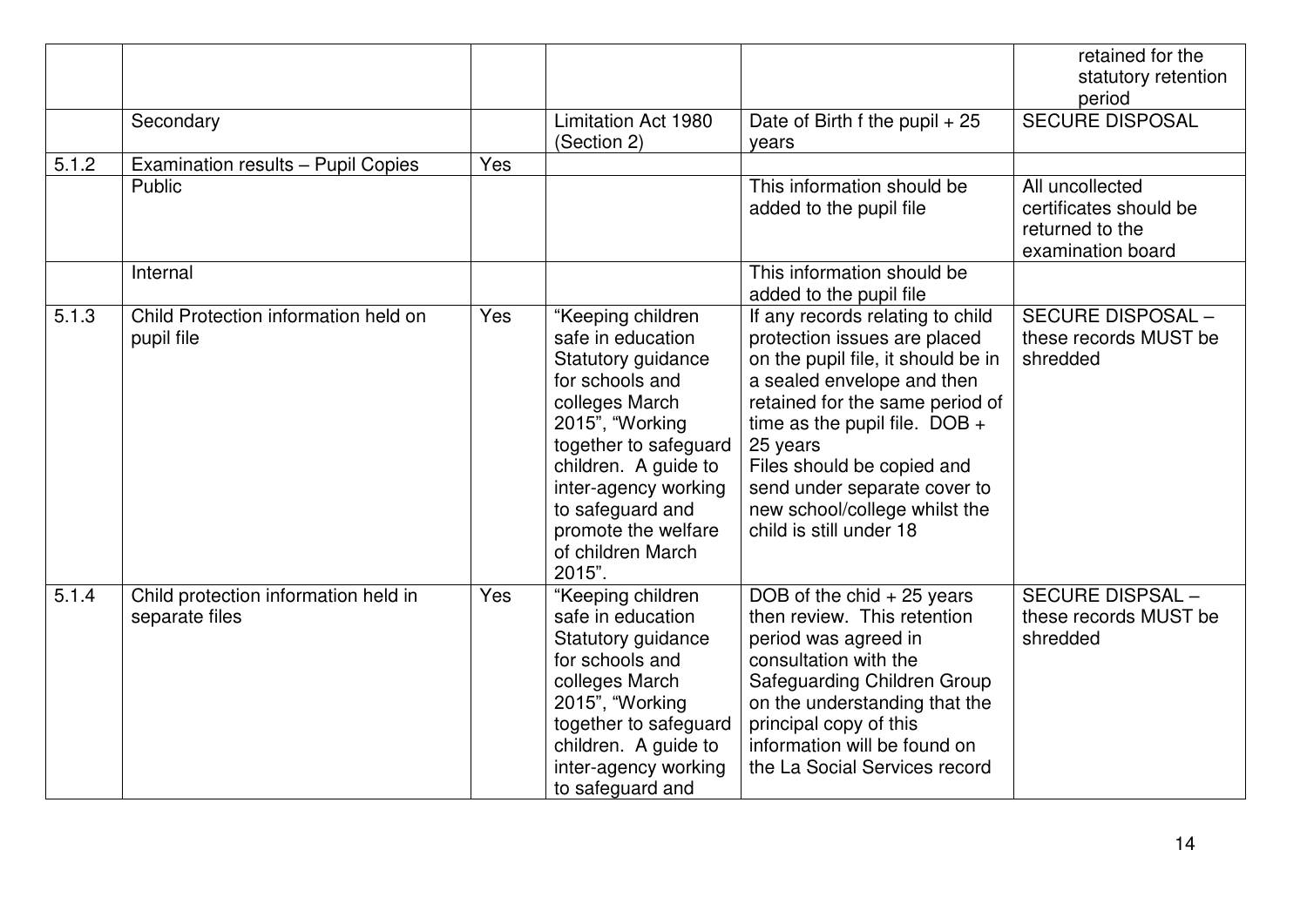|  | promote the welfare<br>. .<br>March<br>children<br>Οf |  |
|--|-------------------------------------------------------|--|
|  | 2015"                                                 |  |

| 5.2 Attendance |                                                  |                            |                                                                                                                                      |                                                                                                                                              |                                                                  |  |
|----------------|--------------------------------------------------|----------------------------|--------------------------------------------------------------------------------------------------------------------------------------|----------------------------------------------------------------------------------------------------------------------------------------------|------------------------------------------------------------------|--|
|                | <b>Basic file description</b>                    | <b>DP</b><br><b>Issues</b> | <b>Statutory Provisions</b>                                                                                                          | Retention Period (Operational)                                                                                                               | Action at the end of the<br>administrative life of the<br>record |  |
| 5.2.1          | <b>Attendance Registers</b>                      | Yes                        | School attendance:<br>Departmental advice<br>for maintained<br>schools, academies,<br>independent schools<br>and LAs October<br>2014 | Every entry in the attendance<br>register must be preserved for<br>a period of three years after<br>the date of which the entry was<br>made. | <b>SCURE DISPOSAL</b>                                            |  |
| 5.2.2          | Correspondence relating To authorised<br>absence |                            | <b>Education Act 1996</b><br>Section 7                                                                                               | Current academic year $+2$<br>years                                                                                                          | <b>SECURE DISPOSAL</b>                                           |  |

| 5.3 Special Educational Needs |                                                                            |               |                                 |                                            |                                                                                                                                                      |  |  |
|-------------------------------|----------------------------------------------------------------------------|---------------|---------------------------------|--------------------------------------------|------------------------------------------------------------------------------------------------------------------------------------------------------|--|--|
|                               | <b>Basic file description</b>                                              | <b>Issues</b> | <b>Statutory Provisions</b>     | <b>Retention Period</b><br>(Operational)   | Action at the end of the<br>administrative life of<br>the record                                                                                     |  |  |
| 5.3.1                         | Special Educational Needs files,<br>reviews and Individual Education Plans | Yes           | Limitation Act 1980 (Section 2) | Date of Birth of the<br>$pupil + 25$ years | <b>REVIEW</b><br>NOTE: This retention<br>period is the minimum<br>retention period that any<br>pupil file should be kept.<br>Some authorities choose |  |  |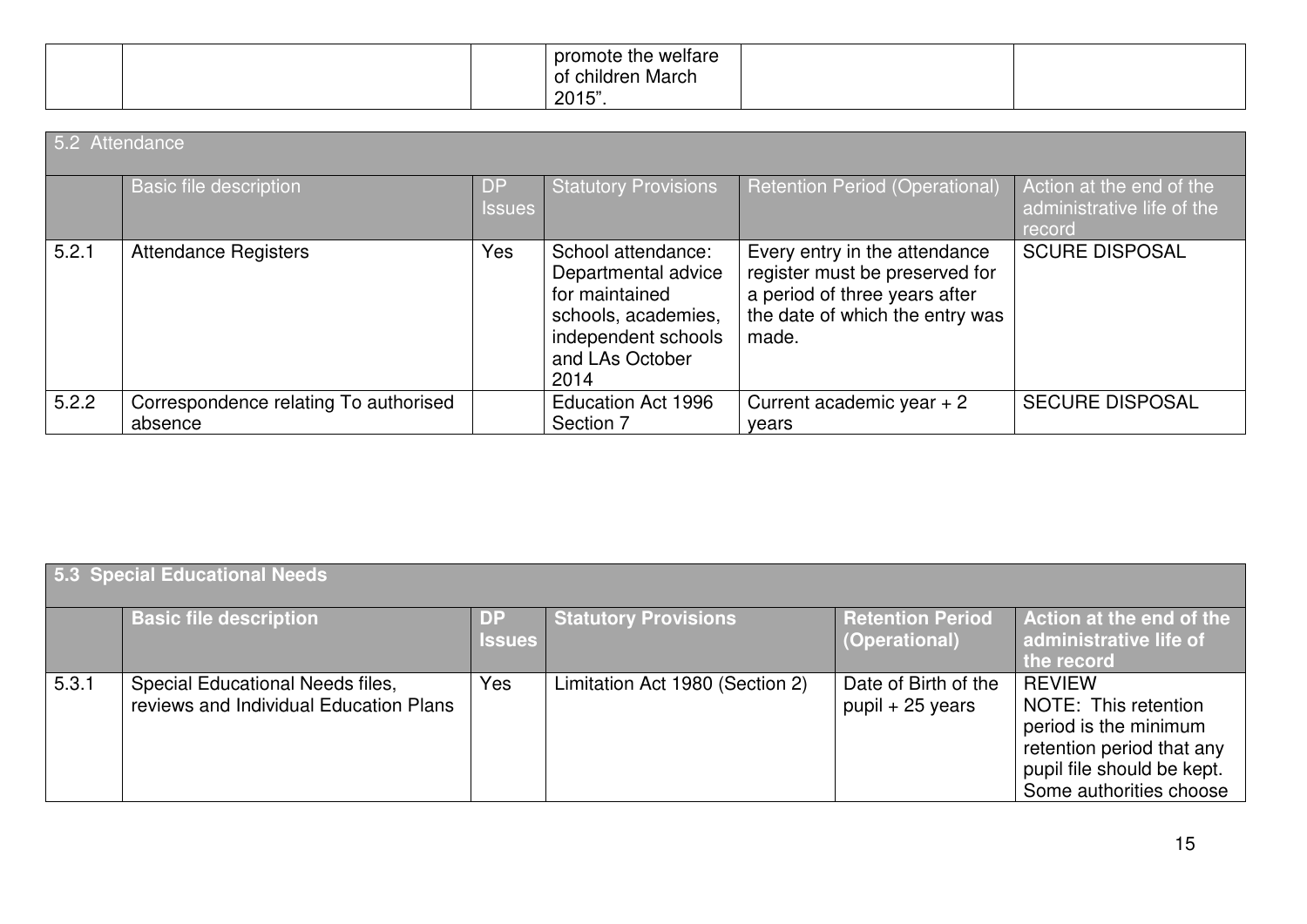|       |                                                                                                               |     |                                                                                                     |                                                                                                      | to keep SEN iles for a<br>loner period to time to<br>defend themselves ina<br>"failure to provide a<br>sufficient education"<br>case. There is element<br>of business risk analysis<br>involved in any decision<br>to keep the records<br>longer than the minimum<br>retention period and this<br>should be documented. |
|-------|---------------------------------------------------------------------------------------------------------------|-----|-----------------------------------------------------------------------------------------------------|------------------------------------------------------------------------------------------------------|-------------------------------------------------------------------------------------------------------------------------------------------------------------------------------------------------------------------------------------------------------------------------------------------------------------------------|
| 5.3.2 | Statement maintained under section<br>234 of the Education Act 1990 and n<br>amendments made to the statement | Yes | Education Act 1996 Special<br><b>Educational Needs and</b><br>Disability Act 2001 Section 1         | Date of birth of the<br>pupil $+25$ years<br>This would normal<br>be retained on the<br>pupil file)  | <b>SECURE DISPOSAL</b><br>Unless the documents is<br>subject to a legal hold.                                                                                                                                                                                                                                           |
| 5.3.3 | Advice and information provided to<br>parents regarding educational needs                                     | Yes | <b>Education Act 1996 Special</b><br><b>Educational Needs and</b><br>Disability Act 2001 Section 2  | Date of birth of the<br>pupil $+25$ years<br>This would normal<br>be retained on the<br>pupil file)  | <b>SECURE DISPOSAL</b><br>Unless the documents is<br>subject to a legal hold.                                                                                                                                                                                                                                           |
| 5.3.4 | <b>Accessibility Strategy</b>                                                                                 | Yes | <b>Education Act 1996 Special</b><br><b>Educational Needs and</b><br>Disability Act 2001 Section 14 | Date of birth of the<br>$pupil + 25$ years<br>This would normal<br>be retained on the<br>pupil file) | <b>SECURE DISPOSAL</b><br>Unless the documents is<br>subject to a legal hold.                                                                                                                                                                                                                                           |

# 6. Curriculum Management

| 6.1 Statistics and Management Information |               |                      |                                          |                                                                  |
|-------------------------------------------|---------------|----------------------|------------------------------------------|------------------------------------------------------------------|
| <b>Basic file description</b>             | <b>Issues</b> | Statutory Provisions | <b>Retention Period</b><br>(Operational) | Action at the end of the<br>administrative life of<br>the record |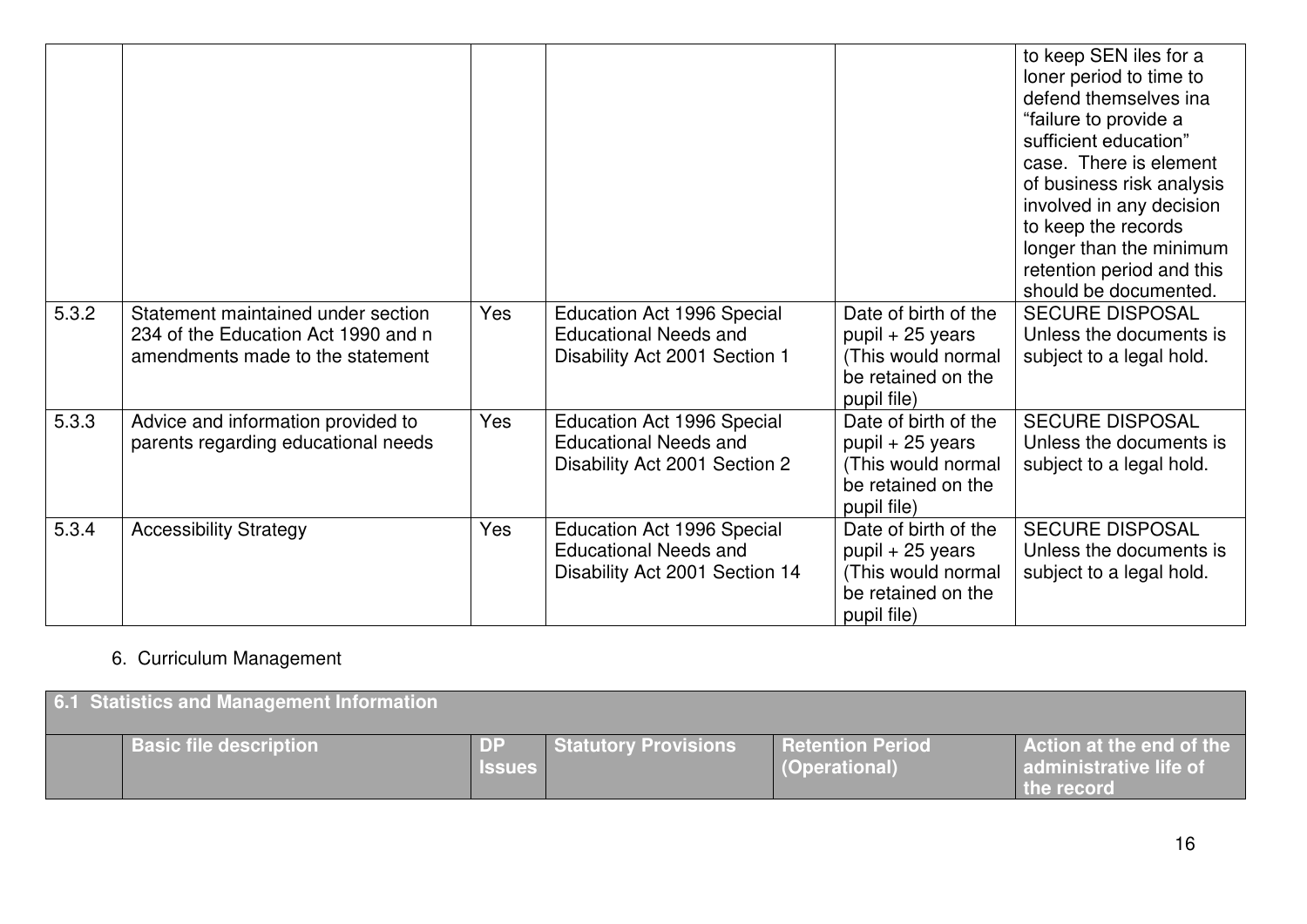| 6.1.1 | Curriculum returns                                 | <b>No</b>  | Current year $+3$ years                               | <b>SECURE DISPOSAL</b> |
|-------|----------------------------------------------------|------------|-------------------------------------------------------|------------------------|
| 6.1.2 | Examination Results (Schools Copy)                 | Yes        | Current year $+ 6$ years                              | <b>SECURE DISPOSAL</b> |
|       | <b>SATS</b> records                                | Yes        |                                                       |                        |
|       | Results                                            |            | The SATs results should<br>be recorded on the pupil's |                        |
|       |                                                    |            | educational files and will                            |                        |
|       |                                                    |            | therefore be retained until                           |                        |
|       |                                                    |            | the pupil reaches the age                             |                        |
|       |                                                    |            | of 25 years. The school                               |                        |
|       |                                                    |            | may wish to keep a                                    |                        |
|       |                                                    |            | composite record of all the                           |                        |
|       |                                                    |            | whole year SATs results.                              |                        |
|       |                                                    |            | These could be kept for                               |                        |
|       |                                                    |            | current year $+ 6$ years to                           |                        |
|       |                                                    |            | allow suitable comparison                             |                        |
|       | <b>Examination Papers</b>                          |            | The examination paper                                 | <b>SECURE DISPOSAL</b> |
|       |                                                    |            | should be kept until any                              |                        |
|       |                                                    |            | appeals/validation process                            |                        |
|       |                                                    |            | is complete.                                          |                        |
| 6.1.3 | <b>Published Admission Number (PAN)</b><br>Reports | <b>Yes</b> | Current year $+ 6$ years                              | <b>SECURE DISPOSAL</b> |
| 6.1.4 | Value Added and Contextual Data                    | Yes        | Current year $+ 6$ years                              | <b>SECURE DISPOSAL</b> |
| 6.1.5 | <b>Self-Evaluation Forms</b>                       | Yes        | Current year $+ 6$ years                              | <b>SECURE DISPOSAL</b> |

| 6.2 Implementation of Curriculum |                               |                            |                      |                                          |                                                                                 |  |
|----------------------------------|-------------------------------|----------------------------|----------------------|------------------------------------------|---------------------------------------------------------------------------------|--|
|                                  | <b>Basic file description</b> | <b>DP</b><br><b>Issues</b> | Statutory Provisions | <b>Retention Period</b><br>(Operational) | Action at the end of the<br>administrative life of<br>the record                |  |
| 6.2.1                            | Scheme of Work                | No                         |                      | Current year $+1$<br>year                |                                                                                 |  |
| 6.2.2                            | Timetable                     | No                         |                      | Current year $+1$<br>year                |                                                                                 |  |
| 6.2.3                            | <b>Class Record Books</b>     | No                         |                      | Current year $+1$ year                   | It may be appropriate to<br>review these records at<br>the end of each year and |  |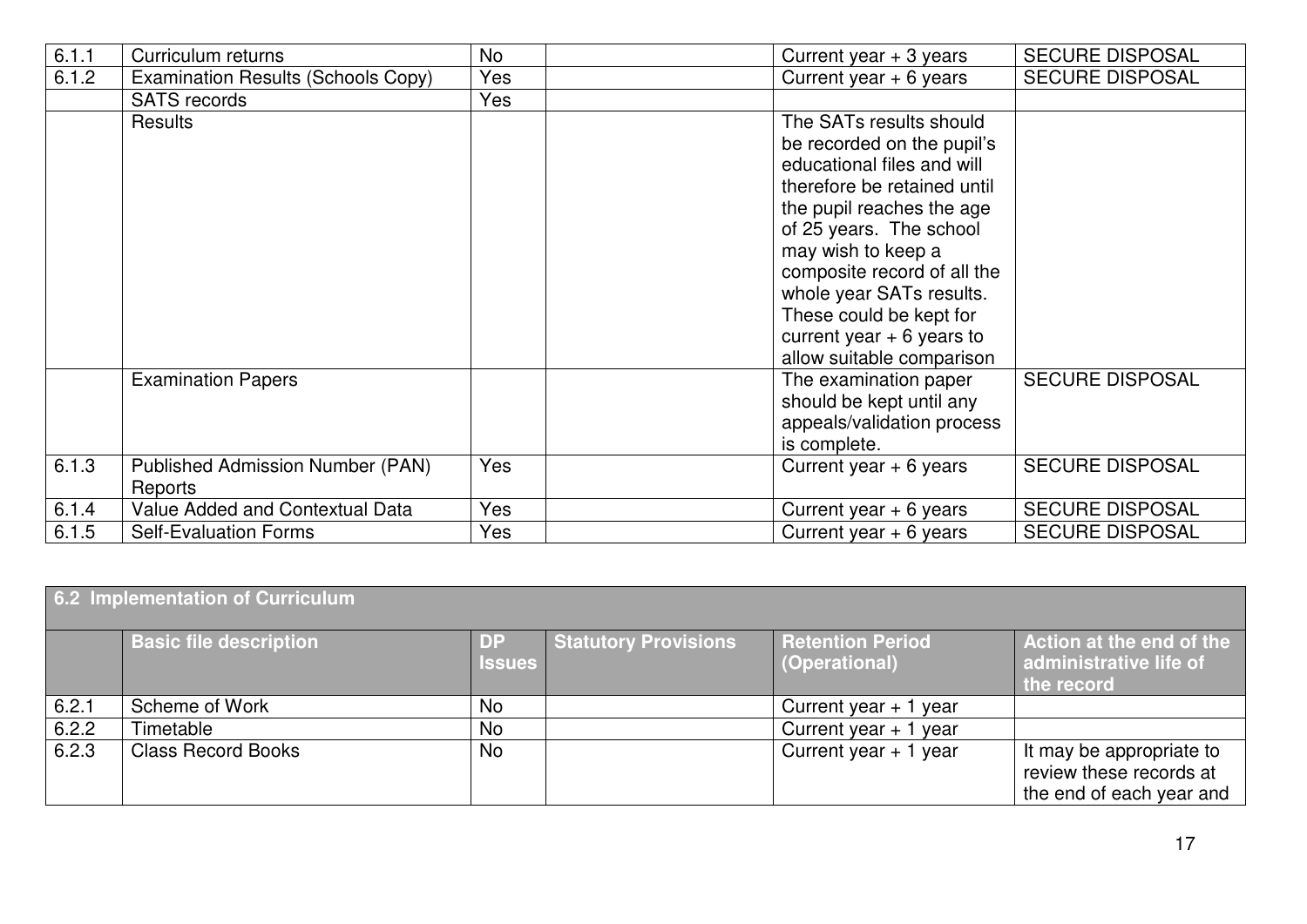|       |                        |           |                                                                                                                                                                           | allocate a further<br>retention period or<br><b>SECURE DISPOSAL</b> |
|-------|------------------------|-----------|---------------------------------------------------------------------------------------------------------------------------------------------------------------------------|---------------------------------------------------------------------|
| 6.2.4 | <b>Mark Books</b>      | <b>No</b> | Current year $+1$ year                                                                                                                                                    |                                                                     |
| 6.2.5 | Record of homework set | <b>No</b> | Current year $+1$ year                                                                                                                                                    |                                                                     |
| 6.2.6 | Pupils' work           | No        | Where possible pupil's<br>work should be returned to<br>the pupil at the end of the<br>academic year if this is not<br>the school's policy then<br>current year $+1$ year | <b>SECURE DISPOSAL</b>                                              |

#### 7. Extra-Curricular Activities

#### **7.1 Educational Visits outside the Classroom**

|       | <b>Basic file description</b>                                                                                              | <b>Issues</b> | <b>Statutory Provisions</b>                                                                                                                                                                                            | <b>Retention Period</b><br>(Operational) | Action at the end of the<br>administrative life of<br>the record |
|-------|----------------------------------------------------------------------------------------------------------------------------|---------------|------------------------------------------------------------------------------------------------------------------------------------------------------------------------------------------------------------------------|------------------------------------------|------------------------------------------------------------------|
| 7.1.1 | Records created by schools to obtain<br>approval to run an Educational Visit<br>outside the Classroom - Primary<br>Schools | No            | <b>Outdoor Education Advisers'</b><br><b>Panel National Guidance</b><br>website http://oeapng.info<br>specifically Section 3 - "Legal<br><b>Framework and Employer</b><br>Systems" and Section 4 - "Good<br>Practice". | Date of visit $+14$<br>year              | <b>SECURE DISPOSAL</b>                                           |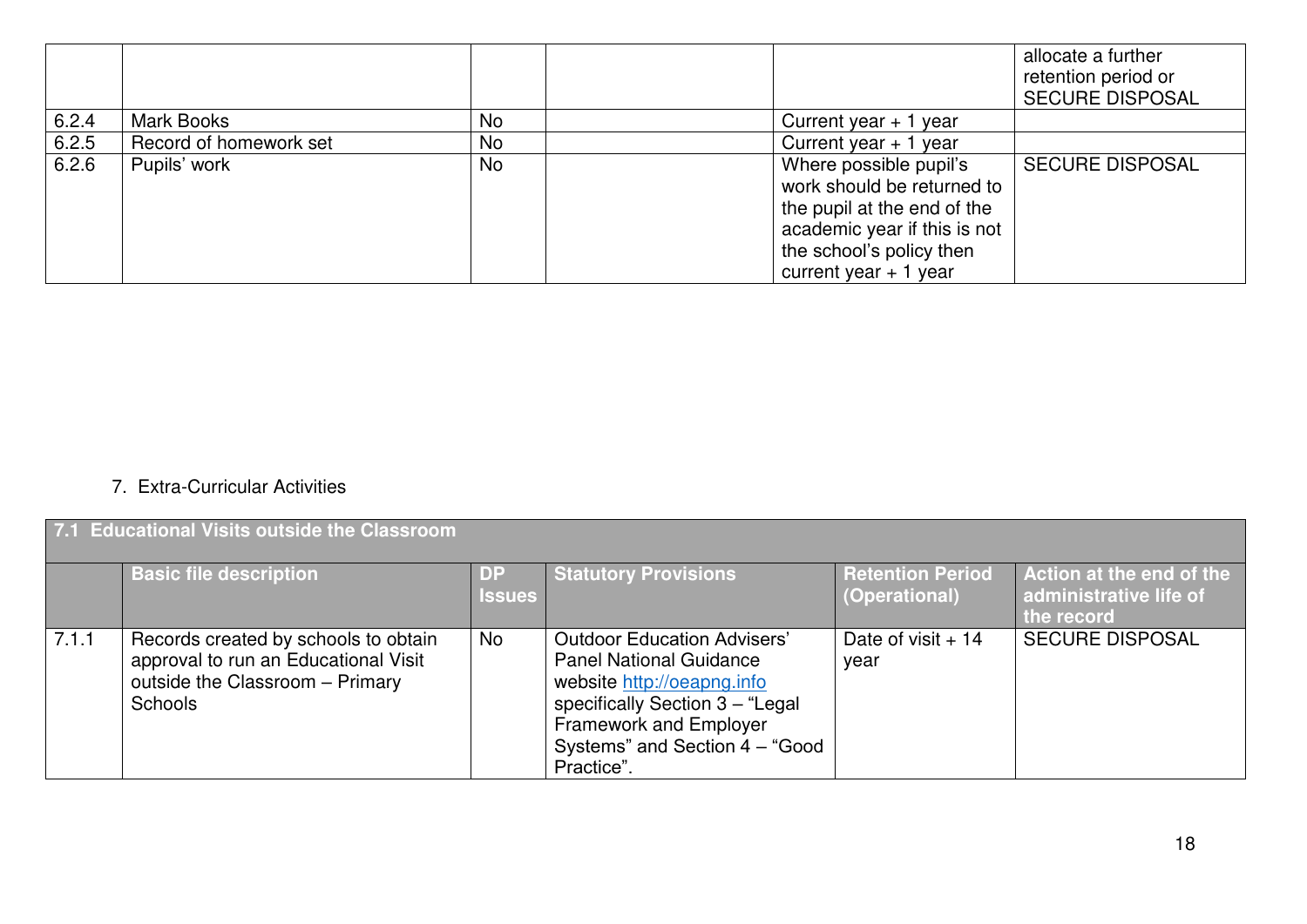| 7.1.2 | Records created by schools to obtain<br>approval to run an Educational I Visit           | <b>No</b> | <b>Outdoor Education Advisers'</b><br><b>Panel National Guidance</b><br>website http://oeapng.info<br>special Section 3 "Legal<br>Framework and Employer<br>Systems" and Section 4 - "Good<br>Practice". | Date of visit $+10$<br>years                                                                                                                                                                                          | <b>SECURE DISPOSAL</b>                                                                                                                                                                                                                                                     |
|-------|------------------------------------------------------------------------------------------|-----------|----------------------------------------------------------------------------------------------------------------------------------------------------------------------------------------------------------|-----------------------------------------------------------------------------------------------------------------------------------------------------------------------------------------------------------------------|----------------------------------------------------------------------------------------------------------------------------------------------------------------------------------------------------------------------------------------------------------------------------|
| 7.1.3 | Parental consent forms for school trips<br>where there has been no major incident        | Yes       |                                                                                                                                                                                                          | Conclusion of the<br>trip                                                                                                                                                                                             | Although the consent<br>forms could be retained<br>for $DOB + 22$ years, the<br>requirement them being<br>needed is low and most<br>schools do not have the<br>storage capacity to retina<br>every single consent form<br>issued by the school for<br>this period of time. |
| 7.1.4 | Parental permission slips for school<br>trips – where there has been a major<br>incident | Yes       | Limitation Act 1980 (Section 2)                                                                                                                                                                          | DOB of the pupil<br>involved in the<br>incident $+25$ years.<br>The permission<br>slips for all the<br>pupils on the trip<br>need to be retained<br>to show that the<br>rules had been<br>followed for all<br>pupils. |                                                                                                                                                                                                                                                                            |

| <b>7.2 Walking Bus</b>        |           |                                       |                                       |                                                                  |
|-------------------------------|-----------|---------------------------------------|---------------------------------------|------------------------------------------------------------------|
| <b>Basic file description</b> | <b>DP</b> | Statutory<br><b>Issues Provisions</b> | <b>Retention Period (Operational)</b> | Action at the end of the<br>administrative life of<br>the record |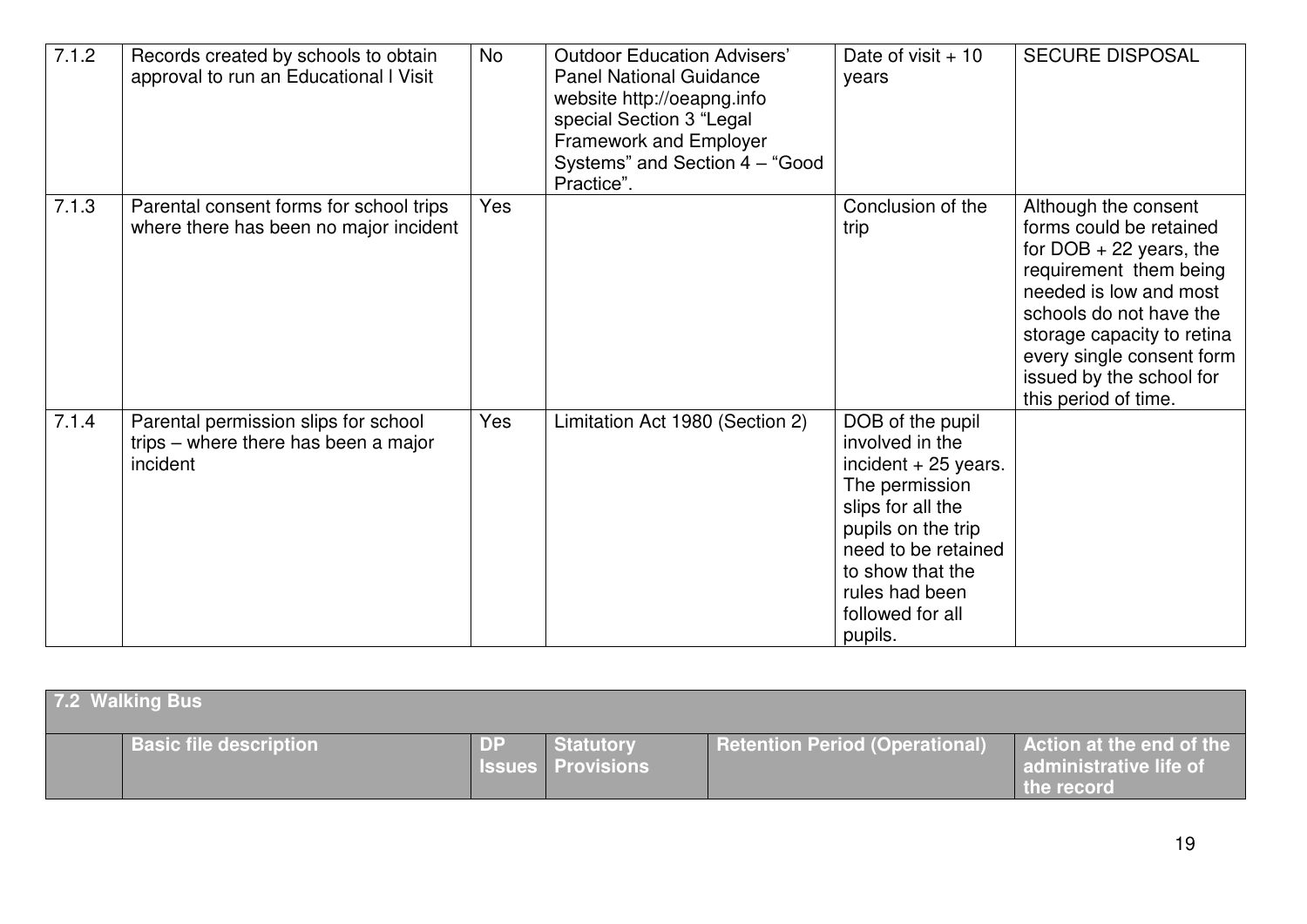| 7.2.1 | <b>Walking Bus Register</b> | Yes | <b>SECURE DISPOSAL</b><br>Date of register $+3$ years<br>This takes into account the fact<br>(If these records are) |
|-------|-----------------------------|-----|---------------------------------------------------------------------------------------------------------------------|
|       |                             |     | that if there is an incident requiring<br>retained electronically                                                   |
|       |                             |     | an accident report the register will<br>any backup copies                                                           |
|       |                             |     | should be destroyed t the<br>be submitted with the accident                                                         |
|       |                             |     | report ad kept or the period of time<br>same time)                                                                  |
|       |                             |     | required for accident reporting.                                                                                    |

| 7.3 Family Liaison Officers and Home School Liaison Assistants |                                                                                                                        |                            |                                       |                                                                          |                                                                  |
|----------------------------------------------------------------|------------------------------------------------------------------------------------------------------------------------|----------------------------|---------------------------------------|--------------------------------------------------------------------------|------------------------------------------------------------------|
|                                                                | <b>Basic file description</b>                                                                                          | <b>DP</b><br><b>Issues</b> | <b>Statutory</b><br><b>Provisions</b> | <b>Retention Period (Operational)</b>                                    | Action at the end of the<br>administrative life of<br>the record |
| 7.3.1                                                          | Day Books                                                                                                              | Yes                        |                                       | Current year $+2$ yeas then review                                       |                                                                  |
| 7.3.2                                                          | Reports for outside agencies - where<br>the report has been included on the<br>case file created by the outside agency | <b>Yes</b>                 |                                       | Whilst child is attending school and<br>then destroy                     |                                                                  |
| 7.3.3                                                          | <b>Referral Forms</b>                                                                                                  | Yes                        |                                       | While the referral is current                                            |                                                                  |
| 7.3.4                                                          | Contact data sheets                                                                                                    | Yes                        |                                       | Current year then review, if contact<br>is no longer active then destroy |                                                                  |
| 7.3.5                                                          | Contract database entries                                                                                              | <b>Yes</b>                 |                                       | Current year then review, if contact<br>is no longer active then destroy |                                                                  |
| 7.3.6                                                          | <b>Group Registers</b>                                                                                                 | Yes                        |                                       | Current year $+2$ years                                                  |                                                                  |

## 8. Central Government and Local Authority

| 8.1 Local Authority |                                     |           |                                       |                                |                                                                         |
|---------------------|-------------------------------------|-----------|---------------------------------------|--------------------------------|-------------------------------------------------------------------------|
|                     | <b>Basic file description</b>       | <b>DP</b> | Statutory<br><b>Issues Provisions</b> | Retention Period (Operational) | <b>Action at the end of the</b><br>administrative life of<br>the record |
| 8.1.1               | Secondary Transfer Sheets (Primary) | Yes       |                                       | Current year $+2$ years        | <b>SECRUE DISPOSAL</b>                                                  |
| 8.1.2               | <b>Attendance Returns</b>           | Yes       |                                       | Current year $+1$ years        | <b>SECRUE DISPOSAL</b>                                                  |